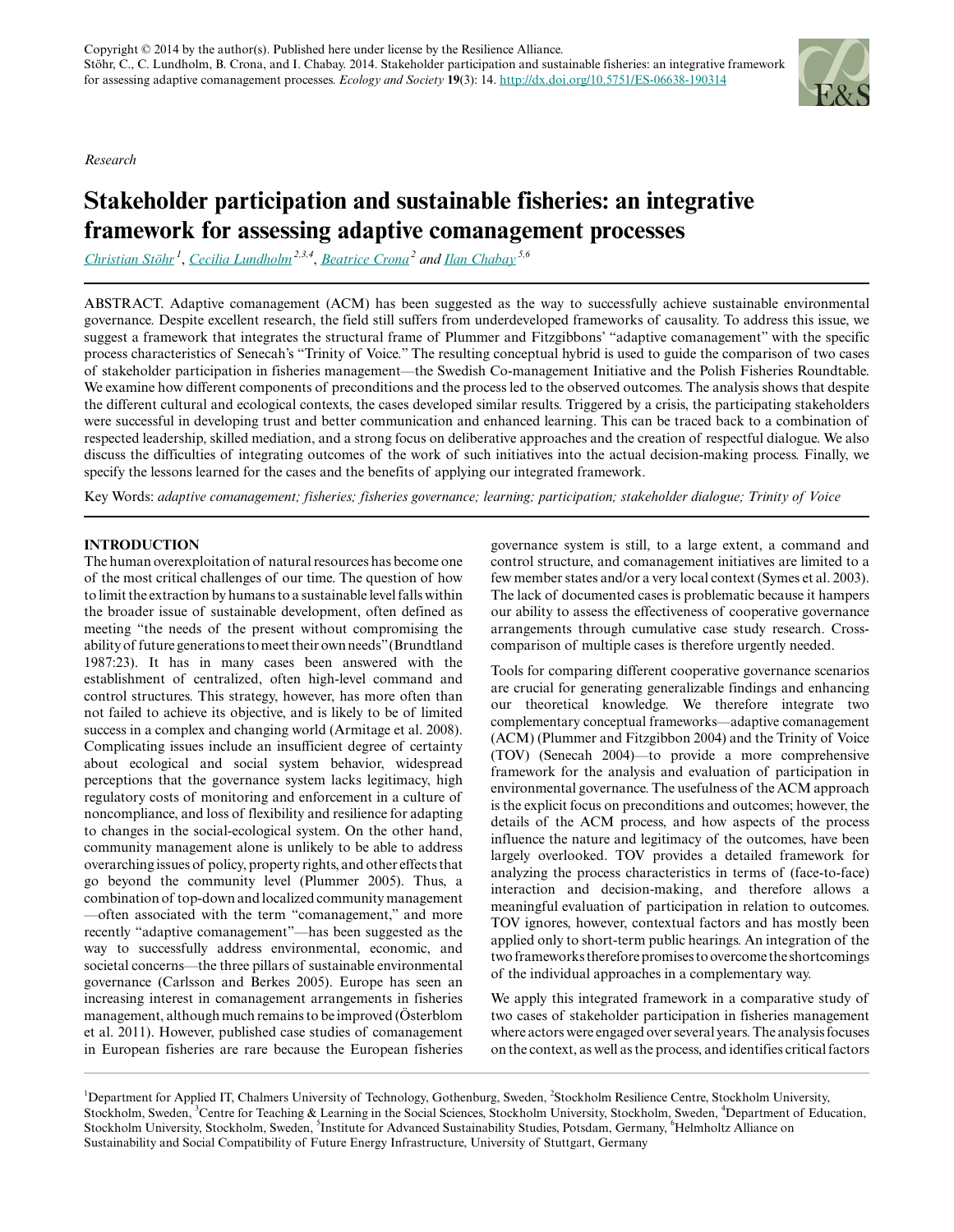and incidents that supported or hindered the success of the two cases in relation to their expected outcomes and the overall governance performance.

## **BACKGROUND AND THEORETICAL INTEGRATION**

ACM appears to have emerged from a project at the Center for International Forestry Research in 1997 to highlight the social context of adaptive management (*sensu* Lee 1993) but has since also come to represent an enrichment of comanagement scholarship in the directions of complexity science and resilience thinking (Plummer and Armitage 2007). ACM scholars point out that while the approach must be tailored to specific contexts (Armitage et al. 2009, Berkes 2009, Plummer and Hashimoto 2011), it can potentially address the problem of "fit" by, for example, enhancing the congruence between social institutions and biophysical systems (Olsson et al. 2007, Galaz et al. 2008), and can provide an arena in which to embrace uncertainty (Fennell et al. 2008) and build adaptive capacity (Armitage 2007, Fabricius et al. 2007).

As a concept, ACM is particularly concerned with governance through shared authority and decision-making, learning, and hence the ability to adapt to changing conditions (Plummer and Fitzgibbon 2004, 2006, Plummer and Armitage 2007, Plummer 2009). Various attempts have been made at organizing the complexities of the ACM process into conceptual frameworks to link together groups of variables that can be reliably assessed (e.g., Plummer and Fitzgibbon 2004, 2006, Plummer 2009). For example, the ACM process has been characterized as involving a number of phases, such as preparing the system for change by engaging actors and building networks, seizing windows of opportunity to affect change, and working to build the resilience of the governance system by continuous learning, negotiation, and experimentation (Olsson et al. 2004, Plummer 2009). This approach has a distinct focus on strategies of key actors involved but fails to capture the important contextual factors, which can be critical for understanding how initial conditions affect the emergence of collective action (c.f. Ostrom 2005, Brummel et al. 2012).

Another conceptualization of ACM describes it by means of three components: antecedents or preconditions, characteristics, and outcomes (Plummer and Fitzgibbon 2004). As many other ACM frameworks put forth, this approach is useful for organizing and thinking about the complex phenomenon of ACM, but it does not outline detailed mechanisms of causality, nor does it attempt to specify the values of independent variables, such as those outlined under preconditions and process characteristics, and how they contribute to outcomes. A recent review by Plummer et al. (2012) shows the lack of consensus around this issue. It thus seems fair to say that the ACM field still suffers from underdeveloped theories of causation that relate preconditions, process, and outcomes.

To address this shortcoming, we combine the conceptualization of preconditions, as described by Plummer and Fitzgibbon (2004), with a framework developed by Senecah (2004) that was originally designed for the structure and analysis of public hearings (Fig. 1). Senecah's framework, the Trinity of Voice, provides a template for designing and evaluating the efficacy of collaborative processes. It stresses the importance of public empowerment and focuses on the practical process of collaborative governance. Senecah argues that "the key to effective process is an on-going relationship of trust building to enhance community cohesiveness and capacity" (Senecah 2004:23). The approach rests on three concepts—access, standing, and influence—that need to be in balance to prevent tensions, limited effectiveness, and escalating conflicts.

**Fig. 1**. Conceptual framework integrating Adaptive Co-Management (ACM) and Trinity of Voice.



Access refers to actors' opportunity and potential for participation, safety of participation, and potential for being heard. It includes the chance to speak and express opinions, as well as the existence of sufficient support in terms of, for example, education and information, in order to be able to actively participate in the process. Standing is closely related to access and refers to the legitimacy of actors in the participatory exercise. It is concerned with the degree to which input by diverse stakeholders is taken seriously and their contributions are valued, respected, and honored (Walter et al. 2006:194). This can, for example, be achieved by focusing on interests rather than positions, including the development of an understanding of the drivers of those interests (Fisher et al. 1991, Senecah 2004). Influence relies on access and standing in participatory processes. It refers not only to the outcomes actors are trying to achieve but also whether the ideas of the participants were considered carefully together with those of others in processes where they matter. This might not result in stakeholders fully achieving their goals in the final decision, but they can achieve meaningful participation with opportunities for learning, pursuing mutual goals, and developing improvements (Walter et al. 2006:194).

Senecah (2004) suggests detailed conditions for each of these categories (Table 1) to allow for analysis of a participatory process, and the framework has been used to analyze and evaluate, among other things, stakeholder/citizen engagement in forest and sediment management (Walter et al. 2006), oil and gas-related disputes (Klassen and Feldpausch-Parker 2011), or urban ecosystem modeling (Thompson 2010). The TOV provides a useful grammar for examining the power and communication within the ACM process in more detail.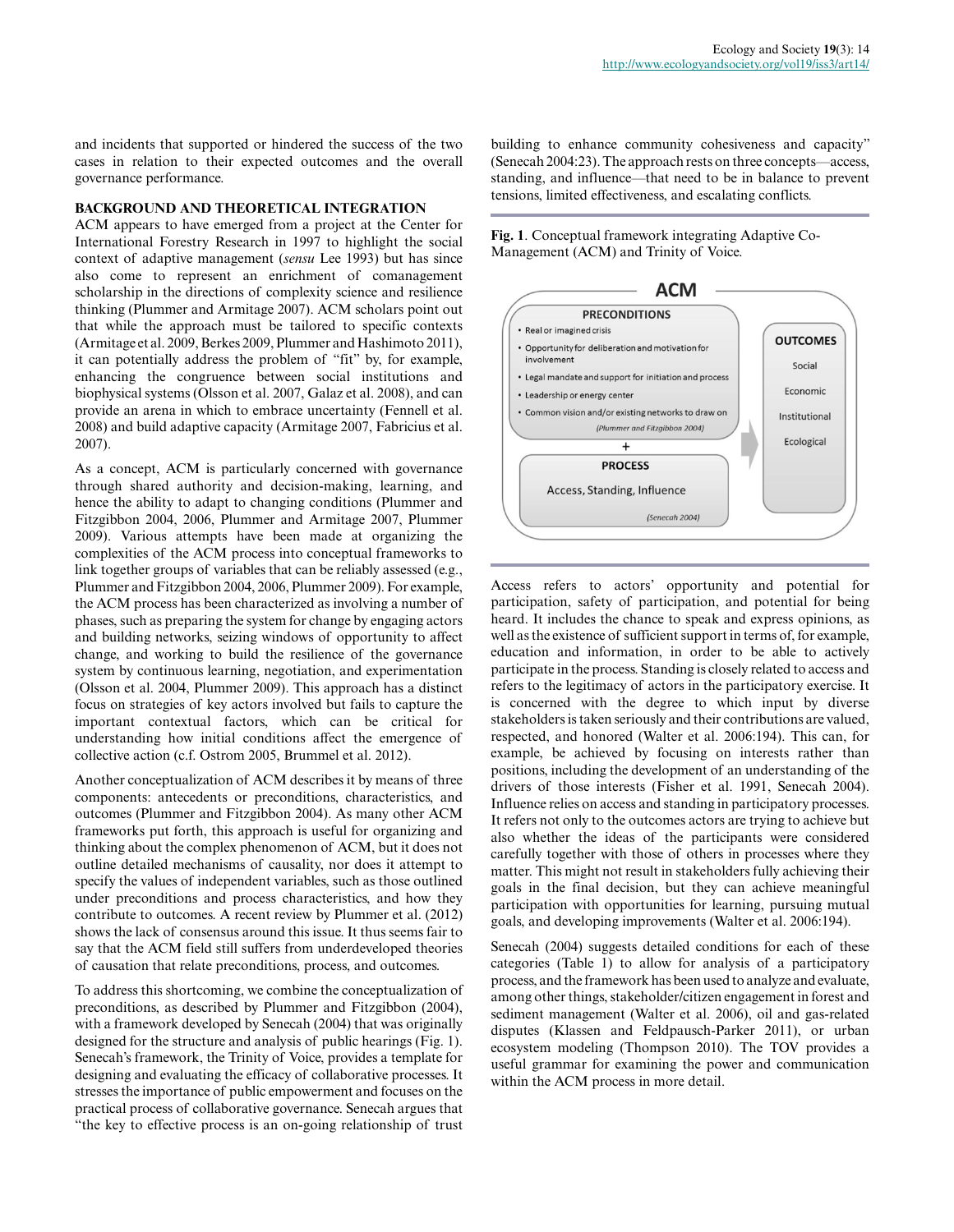**Table 1**. The Trinity of Voice (Senecah 2004).

| Categories Grammar |                                                                                           |
|--------------------|-------------------------------------------------------------------------------------------|
| Access             | Attitude of collaboration                                                                 |
|                    | Convenient times                                                                          |
|                    | Convenient places                                                                         |
|                    | Readily available information and education                                               |
|                    | Diverse opportunities to access information and                                           |
|                    | education                                                                                 |
|                    | Technical assistance to gain a basic grasp of the issues<br>and choices                   |
|                    |                                                                                           |
|                    | Adequate and widely disseminated notice<br>Early public involvement                       |
|                    | Ongoing opportunities for involvement                                                     |
|                    | (Creative approaches to provide voice)                                                    |
| <b>Standing</b>    | Opportunities for dialogue and deliberation                                               |
|                    | Active listening                                                                          |
|                    | Courtesy or an absence of discounting verbal or                                           |
|                    | nonverbal behavior                                                                        |
|                    |                                                                                           |
|                    | Early and ongoing voice                                                                   |
|                    | Clear parameters for authority of participation                                           |
|                    | Clear parameters of investment<br>Collaborative room arrangements                         |
|                    |                                                                                           |
|                    | Genuine empathy for the concerns of other perspectives,<br>dialogue, debate, and feedback |
| Influence          | Meaningful decision space                                                                 |
|                    |                                                                                           |
|                    | Transparent process that considers all alternatives                                       |
|                    | Opportunities to meaningfully scope alternatives                                          |
|                    | Opportunities to inform the decision criteria                                             |
|                    | Thoughtful response to stakeholder concerns and ideas                                     |

In sum, we combine past conceptual attempts at organizing the complexities of the ACM process with the TOV framework, which addresses how the process affects the nature and legitimacy of the outcomes. Together, this integrated framework allows us to compare two cases of collaborative governance of fisheries in Sweden and Poland that have data on social, economic, institutional, and ecological outcomes.

## **APPROACH AND METHODS**

Our aim is not to test theory so much as to explore and add to suggested frameworks of causality in ACM, in the hope of taking us one step toward developing a theory of causal mechanisms that can be tested in the future. We do this by using the framework in Fig. 1 as a guide to examine each case, and then trace the pathways by which outcomes appear to have evolved.

The two case studies were undertaken independently of each other by two different research groups with similar yet not the same research objectives and approaches. The Polish case (herein referred to as PC) examined and was actively involved in the process of initiating and institutionalizing the Polish Fisheries Roundtable (PFRT) as a multistakeholder platform. The project was planned and implemented by a steering committee that consisted of actors from fisheries, environmental nongovernmental organizations (ENGOs), fisheries science, policy, and the research team. The objective was to create a platform that consisted of a diversity of relevant stakeholders that informs and influences decision-making in questions of Polish fisheries. It should also act as a cross-link between the local and national Polish level as well as European participatory forums such as the Baltic Sea

Regional Advisory Council. Our role was to help motivate stakeholders to participate and set up the Roundtable and its rules to foster productive dialogue and informed decision-making rather than the previous "shouting matches." This task was motivated by the insight that Polish fisheries resource managers and stakeholders lacked the skills to conduct effective participatory processes (see Hislop and Twery [2001] and Edwards and Smith [2011] for similar observations). Thus, we chose an action research approach (Rapoport 1970) with the PFRT as the action-orientated mechanism for the purposes of this study. Data were collected through participatory observation of nine PFRT meetings, as well as two meetings of the organizers and stakeholder groups. The meetings were audio-recorded, and parts were transcribed. The observations were supplemented by two rounds of semistructured interviews with fishery stakeholders, ENGOs, and scientists. In the first round (May 2008–May 2009), we conducted 28 interviews to study the context and preconditions of the existing Polish and international Baltic fisheries governance regime. In the second round (February 2010– May 2010), nine interviews were conducted to assess the development and outcomes of the implemented PFRT process. The interviews asked for perceptions about the European and Polish fisheries governance system and its actors, science, and relation to governance and fishermen's knowledge, and as well as participation, including perceptions about different aspects of the PFRT process and its effects. Due to the participatory character of the research approach and the active involvement of the researchers in the initiation and establishment of the PFRT, the database also includes a significant number of informal talks with the PFRT members, email communications, a joint web-based forum, and other written documents.

The Swedish case (herein referred to as SC) was part of one of six Swedish comanagement initiatives supported by the former Swedish Board of Fisheries. The case was chosen on the rationale that it encompassed the highest diversity of stakeholders among the six pilot projects, including the state and local authorities. It concerns Lake Vättern, and the Lake Vattern Society for Water Conservation initiated the project. The organization was established in 1957 and comprises water- and fishing-related government bodies and businesses. In December 2005, the researchers contacted the chair and moderator of the project and in February 2006 were invited to a project meeting; they asked participants to consider giving permission to attend meetings, read protocols, and carry out interviews. After receiving approval, the researchers participated as observers of the comanagement meetings from 2006 to 2009. They attended all meetings in 2006 and until August 2007, and then subsequently once per year. After the management plan was approved in November 2009, interviews were conducted individually with all participants. The interviews focused on the participants' views of the participatory process and outcomes (social, ecological, and economical), and if they thought they had learned about ecological, social, or institutional aspects of fisheries as a result of taking part in the dialogues. Interview questions also considered the participants' differing views on the decline of fishing stock of Arctic charr (*Salvelinus umbla*) at the start of the project (2005) in comparison to the present (2010). Results concerning this aspect of "shared understanding" are reported elsewhere (Lundholm and Stöhr 2014). In total, 13 interviews were carried out over six months in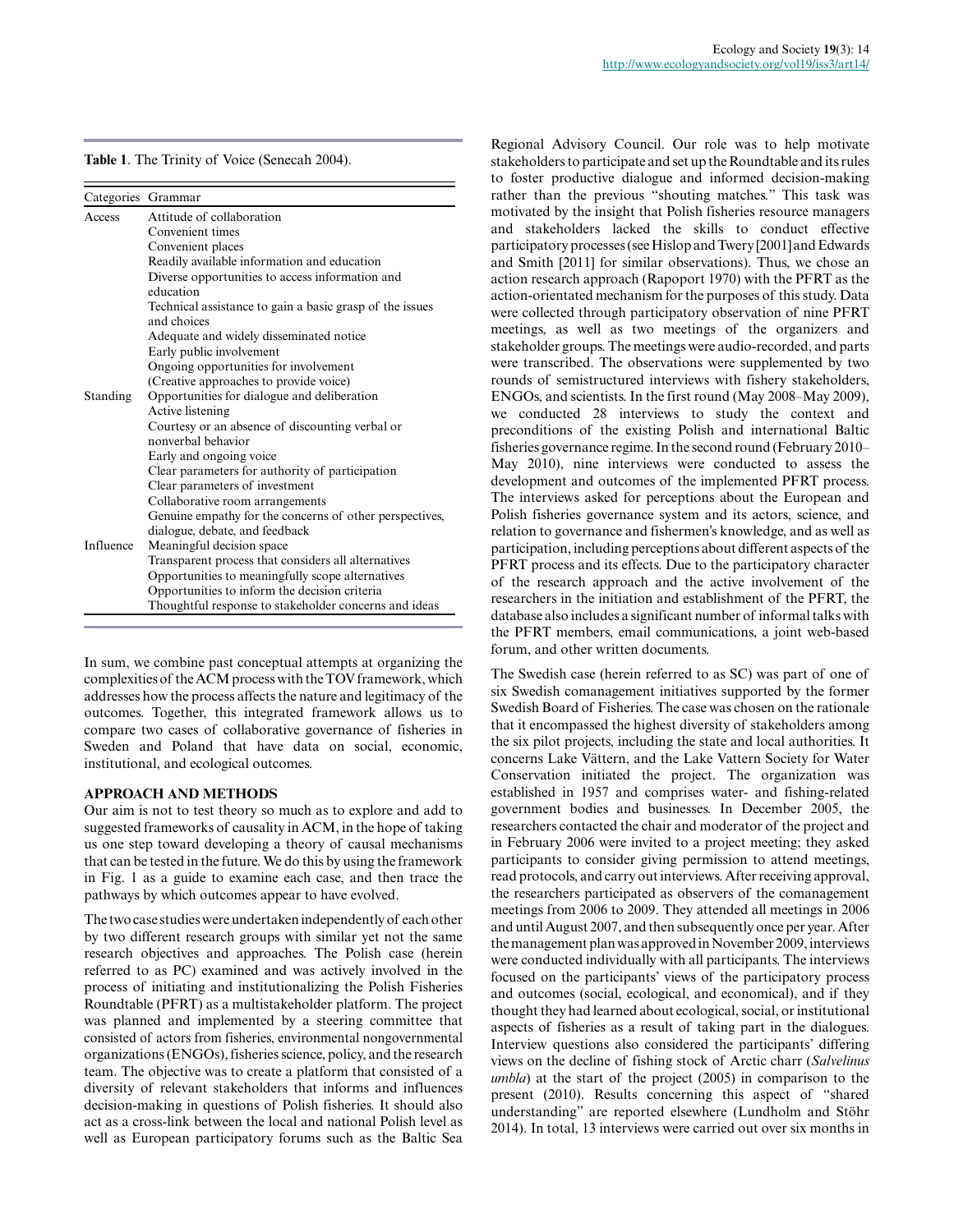2010; they lasted 60–120 minutes and were transcribed in full. As in the PC, the mix of sources proved fruitful in interpreting and analyzing interviews as the researchers had access to all meeting notes and had attended meetings; thus, they could confirm interview statements about the participatory process related to meetings and communicative aspects, such as the participants' views of the moderator's way of chairing the meetings, the allowance to speak, and their actual presence at meetings.

The processes under investigation have been running for two years with nine Roundtable meetings (PC) and four years with 20 meetings (SC). The cases can be compared through the application of the integrated framework because the dimensions are general enough to be examined in both cases but are sufficiently specific to meaningfully compare and relate the different dimensions of the different contexts/preconditions and processes to the observable outcomes of the two cases of stakeholder participation. To review the outcomes and assess to what degree they are likely to be linked to contextual factors and process elements in each case, we drew on the methodological approach of process tracing. Process tracing involves the examination of "diagnostic" pieces of evidence gathered through the different sets of qualitative data that contribute to supporting or overturning alternative explanatory hypotheses. The expected benefit of compromising generalizability through a small-*N* case comparison (here *N*=2) lies in the opportunity to unfold more complex causal processes due to the richer set of observations (Hall 2003). A central concern is with sequences and mechanisms in the unfolding of causal processes over time, and the goal is to establish whether the events or processes within the case fit those predicted by alternative explanations (George and Bennett 2005, Bennett 2010). Considering our exploratory aim, we apply an inductive approach rather than testing different hypotheses. Although a potential limitation, this opened up the tracing process, and use of the two frameworks broadened and detailed the focus of our analysis. We attempted to identify the factors that have the largest causal relation to the observed outcomes, and discuss them in light of other findings in the literature.

The case study research in both cases was guided by slightly different research questions, objectives, and approaches. The research group in the Polish case was actively engaged in shaping the design and outcome of the participatory platform (Stöhr and Chabay, *in press*). Therefore, the Polish research team as active external actor is treated as one of the potentially influencing factors in the process tracing. The Swedish team took a more observational and nonparticipant role. However, attention from researchers could have influenced the actors under observation, for example, in terms of encouragement to attend meetings and carry on the project. This is known as the Hawthorne effect. We believe, however, that the presence of the researchers in the Swedish case was not influential enough to critically affect the outcomes. This was, for example, indicated by participants who perceived a critical event and were highly disappointed with the project outcomes of the meetings halfway through and considered withdrawing from the project. The applied qualitative methods in both cases involved interpretations of data that might have been biased by the researchers' own position in the field (e.g., Herr and Anderson 2005). The mixture of observation, semistructured qualitative interviews, and other methods attempted to minimize interpretation biases of the researchers by mixing the researchers'

interpretations (i.e., comments based on observations) with interpretations of others (i.e., interviews).

The study of outcomes was necessarily constrained by several things: the difficulty in inferring causality between process and outcomes, and the fact that some outcomes may accrue over timescales much beyond the scope of this study. In fact, most outcomes are likely to change and evolve over time, and including a review of both short-term and long-term outcomes is likely to be essential to ultimately assess ACM initiatives (Plummer et al. 2012). While recognizing this severe limitation, we nonetheless attempted to summarize outcomes as captured through interviews and cross-validation through archival data and followup interviews. In other words, the outcomes presented were largely those defined by respondents.

## **THE CASE STUDIES**

In this section, we provide information on the social and ecological context in which the two case studies are embedded.

(PC): The Baltic Sea is a comparatively small, semi-enclosed sea of about  $415,000 \text{ km}^2$  that supports both marine and freshwater species. The most important commercially harvested fish species are Atlantic cod (*Gadus morhua*), Baltic herring (*Clupea harengus membras*), and sprat (*Sprattus sprattus*), which make up about 90% of the total catches. While the Baltic herring and sprat stocks have generally been in good condition, the eastern of the two cod stocks had decreased considerably from about 700,000 tons at the beginning of the 1980s to less than 100,000 tonnes in 2005 ([ICES 2012] though there have been signs of recovery in recent years). Following this general trend, the Polish catches of Atlantic cod declined from about 120,000 tons in 1980 to 9000 tons in 2008 (ICES 2012), a development that is the result of vanishing biomass as well as conservations measures enforced by the EU. Similar declines can also be identified for sprat and herring.

#### **Regulation and management**

EU member state Poland joined the Common Fisheries Policy (CFP) in 2004, and thereby transferred the fisheries management power to the European level (Burns and Stöhr 2011). The CFP provides regulations concerning all aspects of commercial fishing that are nationally implemented and enforced by the Polish Ministry of Agriculture. Scientific monitoring and advice is delivered mainly through the International Council for the Exploration of the Sea and is complemented by a number of stakeholder-based advisory groups, most notably, the Baltic Sea Regional Advisory Council.

At the national level, the Polish fishing industry underwent a severe destabilization through the transition from a socialist to a market-oriented society. The umbrella organizations that managed fisheries as local, cooperative organizations in the command economy before 1991 have almost completely disappeared, resulting in a highly fragmented organization of the fishing communities. The Polish fishing fleet consists of mainly small-scale fisheries distributed over 65 ports and small harbors. The fishery in Poland is a decreasing sector—while 1500 boats were registered in 1990, only 500 remained in 2010. Among the countries surrounding the Baltic, Poland has the highest amount of illegal, unregulated, or unreported fishing (Rossing et al. 2010), which led, for example, to a complete cod fishing ban imposed by the European Commission in 2007.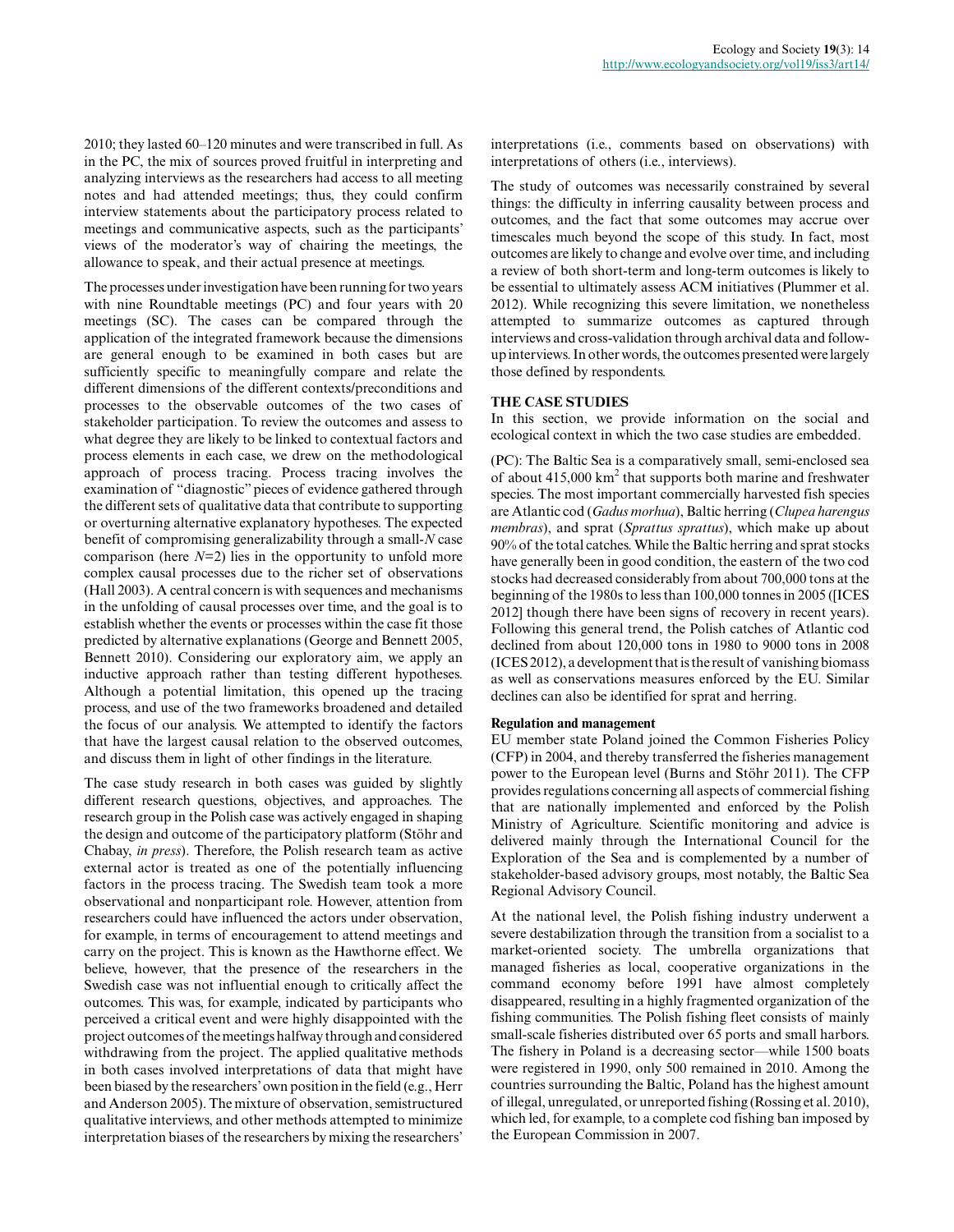# **Stakeholders: interests and relations**

Interviews with stakeholders in Poland (e.g., fishers, ship owners, processing industry, NGOs) indicate that along with institutions, cultural norms of localized collaboration and mutual help vanished during the shift in political and market systems. In their place emerged an ideology of pure self-interested behavior and minimal legitimacy attributed to coordinating, regulating mechanisms (Marciniak and Jentoft 1997). In addition, Poland is characterized by an authoritarian culture, and both decisionmakers and stakeholders often have very little experience with deliberative decision-making. Skepticism and distrust towards the EU, the national administration, and science is especially high among Polish fishermen (Stöhr and Chabay 2010). Environmental NGOs, though fairly influential at the European level, still play a somewhat marginal role in Poland.

(SC): Lake Vättern, the geographical area of the Swedish study, is situated in the middle of four counties and eight municipalities in the south of Sweden. It is the sixth largest lake in Europe, covering  $1912 \text{ km}^2$ , and is the second largest in Sweden. About 250,000 people are dependent on water from Lake Vättern for their daily consumption; fishing is another important resource (County Administrative Board in Jönköping county 2009). Lake Vättern is home to Sweden's largest and commercially most valuable stock of Arctic charr. Since the 1990s, there has been a strong decline in the charr stock, whereas the American crayfish (*Pacifastacus leniusculus*) stock has increased. The latter has generated significant income for both professional fishers and tourism linked to the crayfish fishery.

# **Regulation and management**

Fishing in Lake Vättern is regulated by rules developed by the Swedish Agency for Marine and Water Management (SwAM), and is grounded in the national Fisheries Law. This law defines three categories, the two main ones being professional and recreational fishing (including sport fishing and fishing for subsistence), and fishing on private waters. Professional fishing requires a license, which is administered by the County Administration Board (CAB) and is decided by SwAM. Currently, 22 fishers are licensed to fish in Lake Vättern. Professional fishers and others are free to fish for all kinds of fish. However, time (i.e., seasonal closures), place (public or private waters), minimum fish size, and technical measures, such as gear and mesh size, are regulated by law.

The CABs (four around the lake) have the task of supervision, acting on behalf of SwAM, and are in charge of environmental monitoring and assessment. This is conducted in cooperation with The Swedish Agriculture University and the Lake Vättern Society for Water Conservation, an association created in 1957 to promote the maintenance of the lake ecosystem quality, and to coordinate monitoring, assessment, and scientific data collection.

## **Stakeholders: interests and relations**

The number of stakeholders with an interest in the lake and its water are numerous, and their interests are not always compatible. For example, the public's need for clean water for households is in juxtaposition to more turbid and eutrophied waters that are beneficial to some fish species, but most important, there have been conflicts between recreational and professional fisher groups. In the past, meetings were held with all fishing groups, but they were discontinued in the 1990s due to a national reorganization. Since then, the CAB fishery adviser has had regular but separate meetings with the different groups. Tension and mistrust have been growing within the fishing community and between the fishers and the national fisheries agency. This has also affected relations between CAB and the fishers. It is in this context that the Lake Vättern Society for Water Conservation and the four councils decided to move forward and apply to become a "Comanagement Initiative".

#### **RESULTS**

#### **Preconditions**

In the following, we outline the most important factors that led to the start of the two initiatives, and the motivations of the different groups of actors to participate and invest in the process.

#### *Real or imagined crisis*

(PC): The Polish process was preceded by an ecological crisis, especially with regard to cod, the most important commercially harvested fish species for Poland. Even from the institutional side it became apparent that the authoritarian structure of Polish culture made participation difficult in the more negotiation- and participation-oriented decision-making processes of the EU. Within Poland, the discussions were localized in smaller, common interest groups with limited perspectives. The communication within and among the different stakeholder groups was poor or nonexistent and characterized as "shouting matches" by several interviewees. Accordingly, consensus-based outcomes could very rarely be achieved. Together with other factors—the high amount of illegal, unregulated, or unreported fishing, the skepticism and distrust of Polish fisheries towards the EU and science, and not least, the collision course of the Polish government with the EU —this crisis helped stimulate willingness to experiment with a move toward a more collaborative process on the national level. Many of the participants in the Roundtable recognized the lack of good communication and expressed a need to improve it in order to achieve better results for all.

(SC): In Lake Vättern, the main ecological concern was a noticeable decline in Arctic charr, which is one of the characteristic species of the lake and an attraction for both commercial and recreational fishing (including sport fishing). This was of concern to all fishing-related stakeholders. Different reasons for the decline were suggested, but most respondents now agree that the major reason was fishing, in combination with reproductive failure related to climate change due to changed seasonal patterns in the icing of the lake. Thus, an ecological crisis also precipitated the initiation of this ACM process. In addition, growing distrust between fishing groups and county and national governments resulted in what can be termed an institutional crisis. This resulted in an emerging defiance of decisions and increasing noncompliance with rules and regulations, and led authorities to recognize the need for enhancing dialogue and conveying information to fishing groups. Until the beginning of the 1990s, a forum for communication between the authorities and fishing groups had been in place, but due to reorganization of the fisheries agency, it was canceled. Interviews with representatives of CAB indicated that this contributed to the emerging conflicts and mistrust, and the situation called for a new communication forum.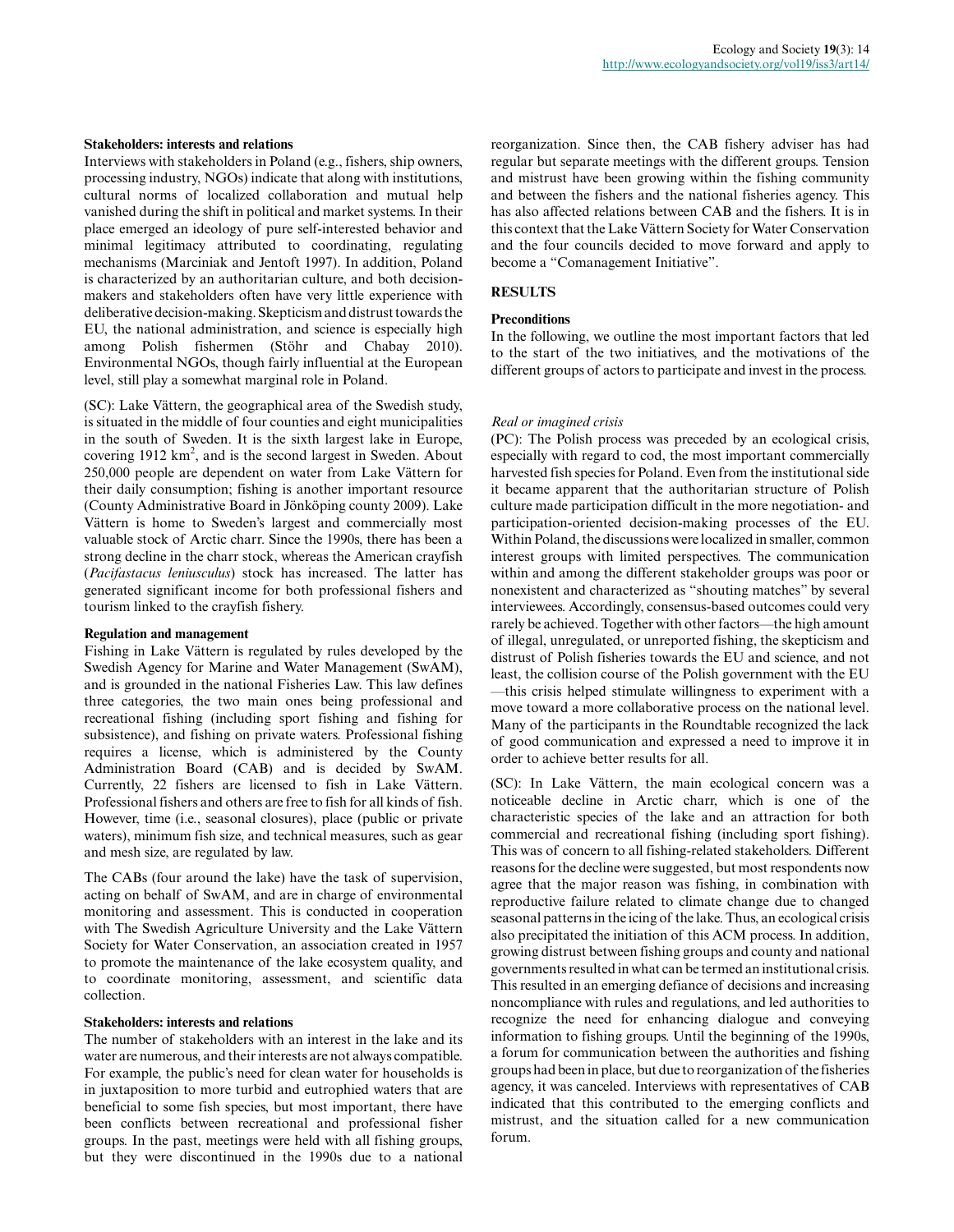# *Opportunity for deliberation and motivations for involvement*

A key for any comanagement initiative is the inclusion of most, if not all, relevant stakeholder groups. This is thought to enhance the legitimacy of both the process and outcomes (Dryzek 2000, Klijn and Edelenbos 2012, Sandström et al. 2014). Understanding the motivations behind stakeholder participation is therefore relevant. We elaborate on this for each case.

(PC): A passive approach (e.g., announcement of the multistakeholder forum only) was unlikely to motivate all relevant stakeholder groups—especially fisheries stakeholders—to participate. Through a previous project with the Baltic Sea Regional Advisory Council, the EU's stakeholder-based advisory forum for Baltic Sea fisheries, we developed and discussed the project idea with Polish key stakeholders. Those persons are trusted among their peers, so they could help motivate participants to join. In addition, we visited the harbors to speak to the fishermen about opportunities and benefits of participation. We were able to convene actors from fisheries, several ENGOs, science, and the Department of Fisheries of the Polish Ministry for Agriculture and Rural Development Administration to participate in the new forum. The CFP reform in 2012 served as a time-sensitive driver for action, creating both the pressure to start soon and the potential promise of gaining advantageous results for the fishermen within a limited amount of time if consensus advice could be achieved.

(SC): In 2004, the Swedish Board of Fisheries (now the Swedish Board for Marine and Water Management) initiated a comanagement project, and regional and local actors and institutions were invited to apply to become "pilot" projects. Representatives from the Lake Vättern Society for Water Conservation perceived this as an opportunity. The ecological and institutional crises provided the incentives for getting all fisher groups and other stakeholders to meet and submit a proposal for becoming a comanagement pilot area. Interviews show that an incentive for the fishing groups to participate in the comanagement process was a feeling that the process could be useful, and most importantly, decisions would not be made without their voices being heard. The groups that formed part of the comanagement initiative included professional and recreational fishers, CABs (two of four in order to diminish the representativeness of authorities), municipal representatives (two out of the eight around the lake, again to diminish the representativeness of authorities), scientists working for SwAM, water-owner representatives, and finally, a representative from the Lake Vättern Society for Water Conservation.

#### *Legal mandate and support for initiation and process*

(PC): The Polish government would have welcomed efforts to make the PFRT an official advisory body, and many of the fisheries stakeholders were striving for power gains. However, the steering committee decided that the PFRT in its original form would not have any formally defined influence in the decisionmaking process. This decision was grounded on the shared agreement that the PFRT would first have to focus on learning, trust building, and consensus finding to create the actual capacity for productive deliberation. A legally mandated role of the PFRT in the decision-making process from the beginning would have resulted in "power games" that most certainly would have

undermined these efforts and only reinforced the pre-existing conflicts among the stakeholder groups.

(SC):In Lake Vättern, the issue of legal mandate created some confusion, which has had effects on the perceived legitimacy of the process. Many of the participants interviewed were incentivized to participate in the process by the hope of having their voices heard and incorporated into governance. This concerned a particular instance when the ACM initiative worked hard and prepared a document, which suggested regulations for fishing, only to realize they had no such mandate. This discrepancy between the perceived mandate between the ACM participants and the national Fisheries Board created anger and reduced incentives to stay involved.

#### *Leadership or energy center*

(PC): The idea of the PFRT initiative was initially introduced by two of the authors of this paper. Later, in order to build incentive for and energy in participation, but also to increase the legitimacy of the process, a steering committee was set up that consisted of the researchers, two Polish fishery and ENGO representatives in the Baltic Sea Regional Advisory Council, and a highly regarded scientist and Polish government advisor. Through this, stakeholders were assumed to get a sense of ownership of the initiative.

(SC): In 2004, in response to the call by SwAM for comanagement projects, the Lake Vättern Society for Water Conservation sent an application, and as the approval came, they met with all four CABs and the Fisheries Board. Initially, there was no funding connected to the initiative, but the group sent a supplementary application requesting funds. The Lake Vättern Society for Water Conservation, in close collaboration with the CABs, particularly Jönköping, thus showed strong leadership and created an energetic core around the ACM meetings.

#### *Common vision and/or existing networks to draw on*

(PC): By drawing on the different networks of the members of the steering committee and new PFRT members, the group developed a shared idea of the potential benefits of "improbable alliances" between formerly contesting stakeholder groups. In the first meetings, a common vision was created and documented in a Memorandum of Understanding. In short, it stated that the PFRT members would attempt to come to informed consensus (or disagreement) about different issues as an advisory input for decision-makers. However, it became an issue whether or not (and when) the PFRT should formally take positions at a later stage of the process.

(SC): Visions were somewhat different among the participants. Where some envisioned a management plan for the lake, others (the majority) thought the main purpose would be to enhance information and communication, and reduce conflict and mistrust. Eventually, however, through skilled leadership, the idea of a management plan was introduced when participants could agree on the usefulness of creating and writing such a plan.

#### **Process**

Table 2 presents and compares the characteristics of the process in the two cases in terms of elements of the TOV framework: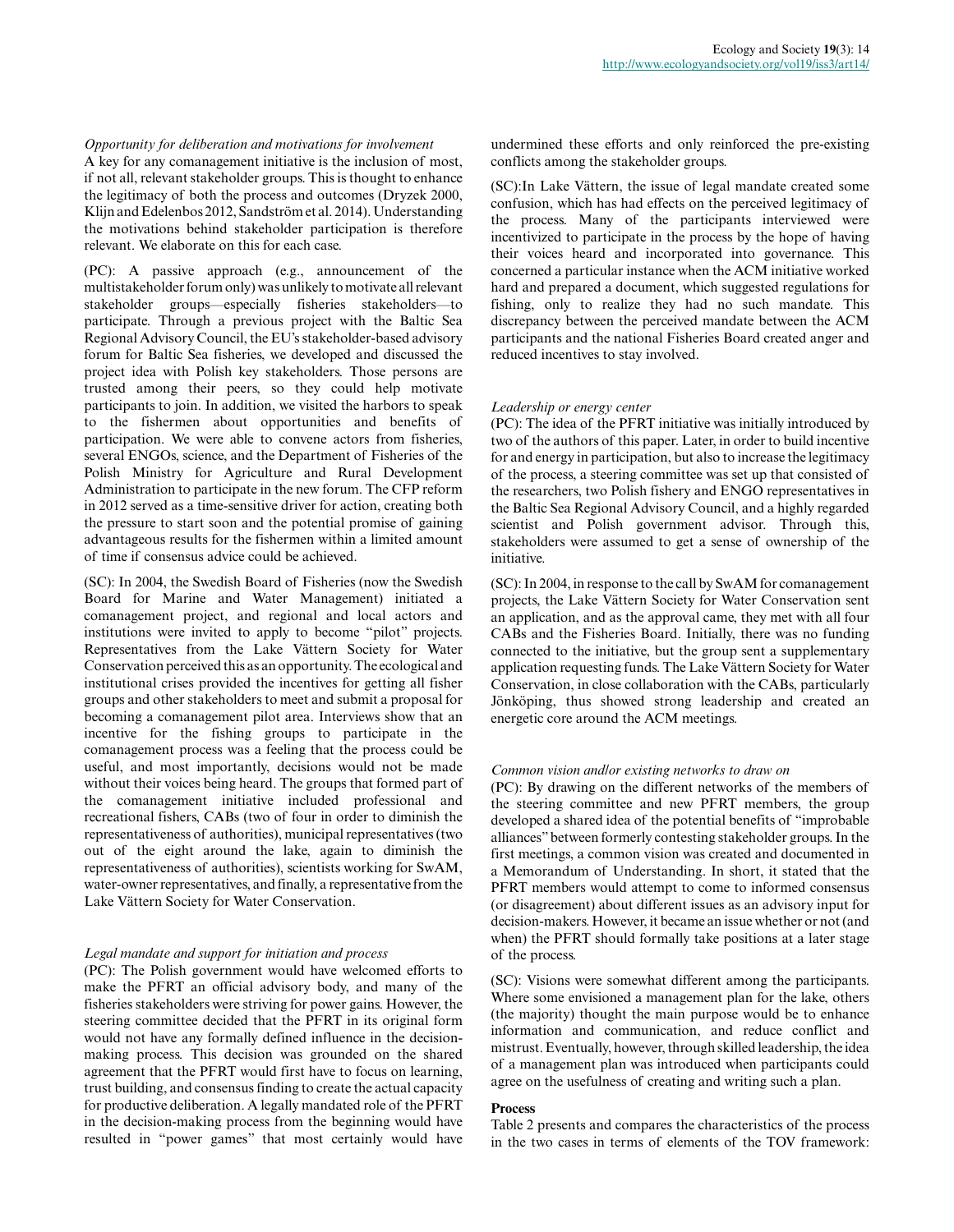**Table 2**. Process of the Swedish Co-management Initiative and the Polish Fisheries Roundtable according to the Trinity of Voice (Senecah 2004).

|                                                                                                                                                                                            | Poland                                                                                                                                                                                                                                                                                                                                                                                                        | Sweden                                                                                                                                                                                                                                                                                                                                                                                                                                                                                                                                                                                       |
|--------------------------------------------------------------------------------------------------------------------------------------------------------------------------------------------|---------------------------------------------------------------------------------------------------------------------------------------------------------------------------------------------------------------------------------------------------------------------------------------------------------------------------------------------------------------------------------------------------------------|----------------------------------------------------------------------------------------------------------------------------------------------------------------------------------------------------------------------------------------------------------------------------------------------------------------------------------------------------------------------------------------------------------------------------------------------------------------------------------------------------------------------------------------------------------------------------------------------|
|                                                                                                                                                                                            | <b>ACCESS</b>                                                                                                                                                                                                                                                                                                                                                                                                 |                                                                                                                                                                                                                                                                                                                                                                                                                                                                                                                                                                                              |
| Attitude of collaboration                                                                                                                                                                  | Skilled "neutral" mediator as chairperson, keeping an<br>attitude of collaboration among participants<br>Benefits of collaboration and dialogue/mediation<br>techniques introduced prior to the actual meetings<br>Discussion and signing of a joint Memorandum of<br>Understanding (MOU) that defines rules and procedures<br>for dialogue                                                                   | Skilled "neutral" mediator as chairperson, keeping an<br>attitude of collaboration among participants<br>Benefits of collaboration and dialogue/mediation<br>techniques introduced prior to the actual meetings                                                                                                                                                                                                                                                                                                                                                                              |
| Convenient times and<br>places                                                                                                                                                             | Date and time coordinated with the participants and<br>invited experts<br>Accommodated at the Sea Fisheries Institute in Gdynia<br>(now renamed as the National Marine Fisheries Research<br>Institute)                                                                                                                                                                                                       | Date and time coordinated with the participants and<br>invited experts<br>Accommodated at various places along the lake each time                                                                                                                                                                                                                                                                                                                                                                                                                                                            |
| Adequate and widely<br>disseminated notice                                                                                                                                                 | Dissemination of notice through various channels (email, a<br>web forum, personal communication of the stakeholders<br>with their community)                                                                                                                                                                                                                                                                  | Dissemination of notice through various channels (email,<br>personal communication of the stakeholders with their<br>community)                                                                                                                                                                                                                                                                                                                                                                                                                                                              |
| Readily available<br>information and<br>education/<br>Diverse opportunities to<br>access information and<br>education/<br>Assistance to gain a basic<br>grasp of the issues and<br>choices | Documents prior to the meetings<br>Experts from both fisheries and science, covering a range<br>of positions, to give presentations and provide on-hand<br>expertise during discussions<br>Fishers were allowed the opportunity to voice their views<br>and understandings of the diverse issues<br>Chairperson explaining and summarizing the issue and<br>choices after complex presentations               | Documents prior to the meetings<br>Experts from the County Administration Board and<br>scientists from the Swedish Board of Fisheries to give<br>presentations and provide on-hand expertise during<br>discussions<br>Fishers were allowed the opportunity to voice their views<br>and understanding of the state of the lake and fish stocks<br>Chairperson ensures all questions and uncertainty about<br>what the information was conveying was clarified<br>Fishers inform themselves on websites (Swedish Board of<br>Fisheries and the Lake Vättern Society for Water<br>Conservation) |
| Early involvement<br>involvement                                                                                                                                                           | Early involvement of diverse stakeholders via personal<br>communication and a separate workshop<br>Ongoing opportunities for Long-term initiative with regular meetings on various<br>topics                                                                                                                                                                                                                  | Early involvement of all but the fisheries organizations in<br>preparing for the comanagement projects<br>Long-term initiative with regular meetings on various<br>topics                                                                                                                                                                                                                                                                                                                                                                                                                    |
|                                                                                                                                                                                            | <b>STANDING</b>                                                                                                                                                                                                                                                                                                                                                                                               |                                                                                                                                                                                                                                                                                                                                                                                                                                                                                                                                                                                              |
| Opportunities for<br>dialogue and deliberation                                                                                                                                             | Regular multistakeholder meetings including government<br>representatives<br>Groups' differing viewpoints were noted in the minutes/<br>record<br>Notes of the discussions were distributed to all<br>participants, the Polish government, and via journal to<br>fishermen<br>Consensus statement on individual transferable quota<br>delivered to various public authorities on the national and<br>EU level | Groups' differing viewpoints were noted in the minutes/<br>record<br>Notes of meetings were distributed to all participants<br>after the meeting, and were "approved" at the next<br>meeting                                                                                                                                                                                                                                                                                                                                                                                                 |
| discounting verbal or<br>nonverbal behavior, and<br>active listening                                                                                                                       | Courtesy or an absence of Discussion rules agreed upon in the MOU to ensure that<br>active listing is encouraged and/or enforced<br>Chairperson crucial to keep discussion focused and open                                                                                                                                                                                                                   | Chairperson crucial in maintaining an atmosphere that<br>would support dialogue and courtesy (e.g., humor to<br>manage a sense of top-down/expert-novice imbalances)<br>Making sure that everyone had a say after a presentation,<br>or simply postponing decisions that were not at a stage of<br>consensus                                                                                                                                                                                                                                                                                 |
| Clear parameters of<br>expectations for authority<br>of participation                                                                                                                      | Objectives about the use of results not clearly enough<br>defined and agreed upon in the beginning, with the result<br>being that there was disagreement about how the outcomes                                                                                                                                                                                                                               | Objectives about the use of results not clearly enough<br>defined and agreed upon in the beginning, with the result<br>that some participants "lost" faith in the process                                                                                                                                                                                                                                                                                                                                                                                                                    |
| Clear parameters of<br>investment                                                                                                                                                          | should be used in policy-making processes<br>Clear expectations about the necessary financial and time<br>expenditures by participants (e.g., number of meetings per<br>year, travel, preparation, length of meetings)<br>Participants cover their own travel and accommodation<br>costs                                                                                                                      | Mainly clear expectations about the necessary<br>expenditures of time by participants (e.g., number of<br>meetings per year, travel, preparation, length of meetings)<br>Fishermen get reimbursed for costs (travel, loss of income<br>(because fishers are not out fishing) and additional costs,<br>such as parking fees (negotiated and settled every second<br>year)                                                                                                                                                                                                                     |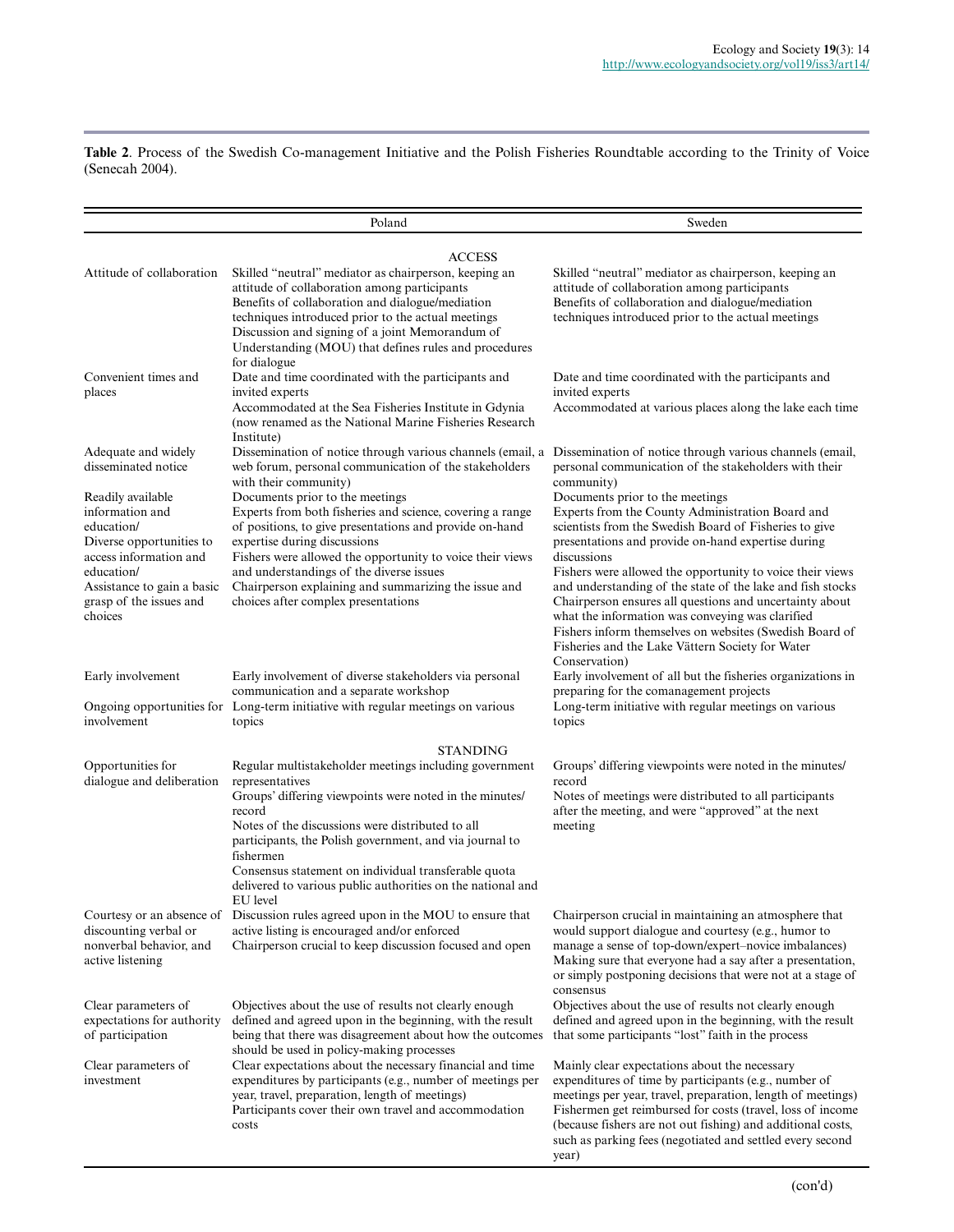| Supporting arrangements<br>for engaging dialogue and<br>collaboration<br>Genuine empathy for the | Round Table arrangement to indicate "equal voice"<br>Coffee and lunch breaks for informal talks and trust<br>building<br>Difficult to judge; discussion rules and mediation were                            | Round Table arrangement to indicate "equal voice"<br>Coffee and lunch breaks and dinner for informal talks and<br>trust building<br>Difficult to judge, but mediator made sure that |
|--------------------------------------------------------------------------------------------------|-------------------------------------------------------------------------------------------------------------------------------------------------------------------------------------------------------------|-------------------------------------------------------------------------------------------------------------------------------------------------------------------------------------|
| concerns of other<br>perspectives, dialogue,<br>debate, and feedback                             | supposed to overcome the clear existing lack of empathy                                                                                                                                                     | communication between groups remained respectful and<br>that gradual and mutual understanding of other<br>perspectives increased                                                    |
|                                                                                                  | <b>INFLUENCE</b>                                                                                                                                                                                            |                                                                                                                                                                                     |
|                                                                                                  | Meaningful decision space Some participants thought they would formally influence<br>fishing regulations, but such was not the case                                                                         | Some participants thought they would influence fishing<br>regulations, but such was not the case                                                                                    |
| Transparent process that<br>considers all alternatives                                           | Process and meetings allowed for discussing alternatives of<br>various aspects of fisheries and management                                                                                                  | Process and meetings allowed for discussing alternatives<br>of various aspects of fisheries and management                                                                          |
|                                                                                                  | Stakeholders continue to have difficulties understanding<br>the rationale and ways government decisions are made<br>The scope for decision space was not clearly communicated<br>(and this caused problems) | The scope for decision space was not clearly<br>communicated (and this caused problems)                                                                                             |
| Opportunities to<br>meaningfully scope<br>alternatives                                           | Few opportunities to meaningfully scope alternatives in<br>relation to actual decision-making                                                                                                               | Few opportunities to meaningfully scope alternatives in<br>relation to actual decision-making                                                                                       |
| Opportunities to inform<br>the decision criteria                                                 | Difficult to judge, though governance representatives were<br>present at all meetings and expressed high appreciation for<br>the Polish Fisheries Roundtable results                                        | Decision criteria could have been more clearly specified by<br>the government and communicated                                                                                      |
| Thoughtful response to<br>stakeholder concerns and<br>ideas                                      | Government representatives provided response to<br>stakeholders' questions and concerns<br>Still lot of room for improvement about the use of this<br>information in the decision-making process            | The national Swedish Board for Marine and Water and<br>their representatives could have been clearer in<br>communicating the limits of influence on decision-making                 |

access, standing, and influence. For each element, subcategories are provided following Senecah's (2004) specifications. The results presented in this table form the basis for the comparative discussion.

Both cases attempted to maximize access and standing by early involvement of key actors, convenient meeting arrangements, and widely distributed notice. Both processes were also supported by the provision of information and scientific expertise without restraining the participants' opportunities to present and express their views during the meetings. Interestingly, both cases undertook active measures to create and maintain a collaborative attitude and a productive discussion culture. A Memorandum of Understanding was even drafted and signed by participants in the PFRT to guide interactions. In Lake Vättern, the chairperson was recruited specifically for his perceived mediating skills. He was also perceived to be neutral; i.e., not involved in previous conflicts over interests around the lake and with SwAM. Given the past conflicts, tensions, and mistrust between the groups, the chairperson came to play a crucial role in maintaining an atmosphere that would support dialogue and courtesy. This was done by using humor and joking with representatives from the authorities; hence, managing a sense of top-down/expert/novice imbalance, but also making sure that everyone had a say after a presentation, or simply postponing decisions that were not at a stage of consensus at the closing of a meeting. So both cases stress the crucial role of the chairperson for both access and standing.

Both cases experienced struggles regarding influence. While within the process, a transparent and meaningful decision procedure was ensured, the relation to actual policy decisions was only vaguely or not defined. In the PFRT case, there was a vision to move slowly toward more influence once stakeholders gained the necessary capacity to participate in an effective way. This

process, however, was difficult to define from the beginning, and after a few meetings, a conflict arose around this issue. More and more people felt that the PFRT should attempt to formulate jointly agreed upon positions and use them to influence decisionmaking on different levels. Others argued that the PFRT was still too fragile in terms of its capability to form consensus positions and might be misused by those in power. In the Swedish case, decision criteria and actual decision space were poorly communicated right from the beginning, which also resulted in different expectations and conflict. Several participants engaged in the ACM process with the belief that they would be able to influence fishing regulations, which was not the case. In reality, the ACM process in Lake Vättern involved limited devolution of actual power, and regulatory decisions were always retained at the national level (SwAM). Upon realizing this, several participants experienced great disappointment.

## **Outcomes**

The third component of our analytical framework (Fig. 1) consists of outcomes (Table 3). We categorized them into four broad categories that—as will be evident in the later discussion —are mutually interlinked to various degrees. Table 3 also includes the kind and strength of evidence we found to support the given evaluations.

From Table 3, one can see that the most distinctive outcomes could be observed in the social category. They largely coincide with those highly cited in the literature, such as learning, conflict resolution, increased participation, collaboration, communication, and negotiation, all emerging in the systematic review by Plummer et al. (2012).

In neither of the cases did we see any discernible economic effects. This is partly linked to the recovery of the ecosystems, which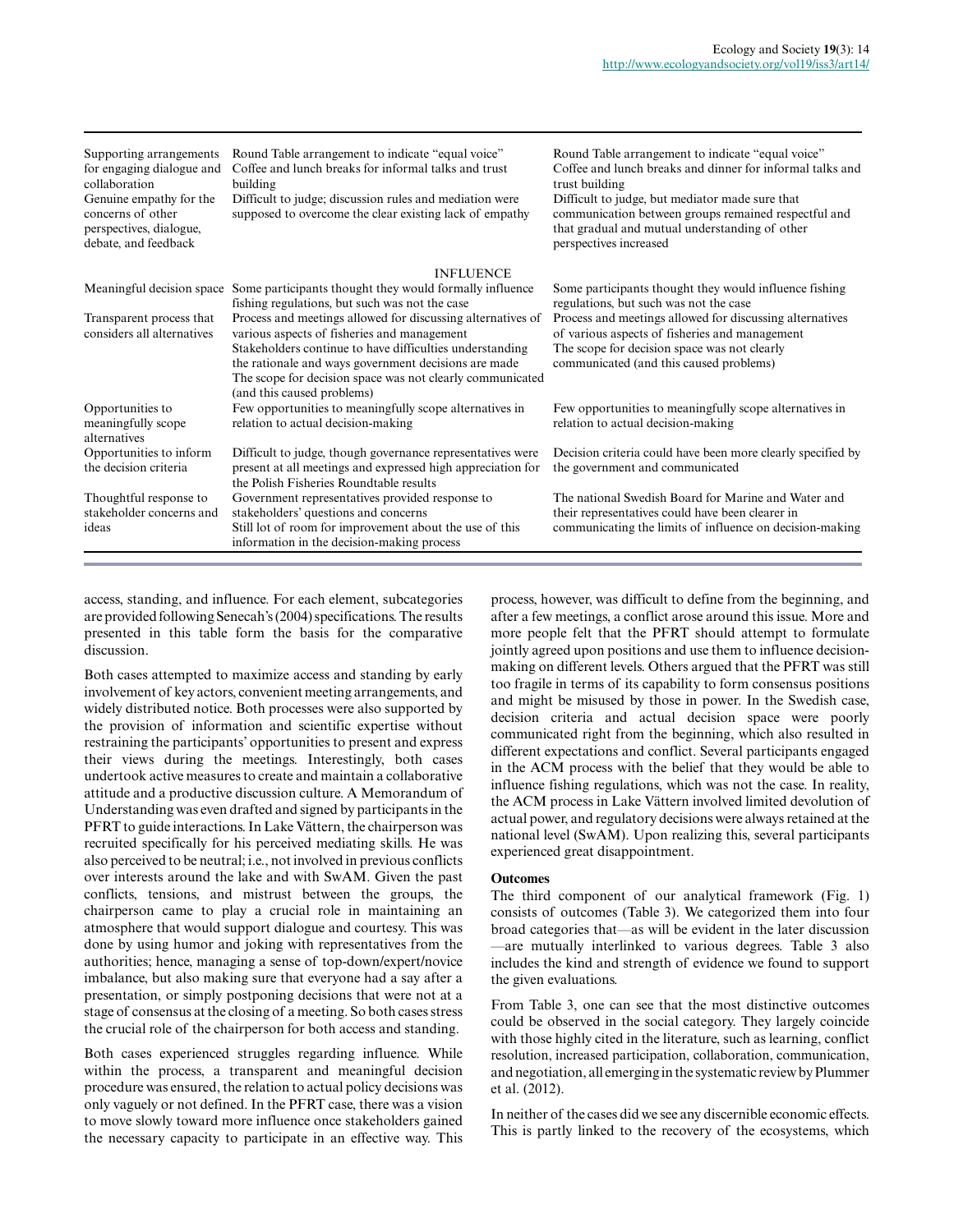# **Table 3**. Outcomes of the Swedish Comanagement Initiative and the Polish Fisheries Roundtable.

|                                                                                                                                                                                                                                                                                                                                                  | Social                                                                                                                                                                |                                                                                                                                                                                                                                                                                                                                                                                                                                                        | Economic                                                                                                                                                                                                                                                                                                       | Institutional                                                                                                                                                                                                                                                                                                                                                                         | Ecological                                                                                                                                                                                                                                          |
|--------------------------------------------------------------------------------------------------------------------------------------------------------------------------------------------------------------------------------------------------------------------------------------------------------------------------------------------------|-----------------------------------------------------------------------------------------------------------------------------------------------------------------------|--------------------------------------------------------------------------------------------------------------------------------------------------------------------------------------------------------------------------------------------------------------------------------------------------------------------------------------------------------------------------------------------------------------------------------------------------------|----------------------------------------------------------------------------------------------------------------------------------------------------------------------------------------------------------------------------------------------------------------------------------------------------------------|---------------------------------------------------------------------------------------------------------------------------------------------------------------------------------------------------------------------------------------------------------------------------------------------------------------------------------------------------------------------------------------|-----------------------------------------------------------------------------------------------------------------------------------------------------------------------------------------------------------------------------------------------------|
| Trust                                                                                                                                                                                                                                                                                                                                            | Communication                                                                                                                                                         | Learning                                                                                                                                                                                                                                                                                                                                                                                                                                               |                                                                                                                                                                                                                                                                                                                |                                                                                                                                                                                                                                                                                                                                                                                       |                                                                                                                                                                                                                                                     |
| POLAND<br>Continuity in meetings,<br>careful process design<br>and good leadership<br>have led to decreased<br>conflict and trust<br>among actors.                                                                                                                                                                                               | Atmosphere of free and<br>open discussion has<br>successfully been<br>implemented.<br>Capacity for<br>deliberation among                                              | Quality of discussions<br>is perceived as high and<br>useful by all groups.<br>Representatives of all<br>groups indicate they<br>have learned from                                                                                                                                                                                                                                                                                                     | Almost no discernible<br>economic effects. Some<br>information about<br>better use of existing<br>regulations for small-<br>scale fishermen.                                                                                                                                                                   | Long-term funding<br>from World Wildlife<br>Fund for Nature and<br>the Sea Fisheries<br>Institute has created a<br>relatively stable<br>institutional platform                                                                                                                                                                                                                        | Eastern cod stock has<br>undergone a tremendous<br>recovery, but this cannot<br>be linked directly to the<br>PFRT.<br>Stakeholders began                                                                                                            |
| Likely to have built<br>capacity to deal with<br>future conflicts.<br>However, not certain<br>how representative trust<br>is for the broader<br>groups represented by<br>adaptive<br>comanagement (ACM)<br>participants.<br>Source and strength of evidence                                                                                      | highly diverse<br>others in the<br>stakeholders increased.<br>discussions.                                                                                            |                                                                                                                                                                                                                                                                                                                                                                                                                                                        | Partly due to the longer<br>time-scales at which<br>such outcomes are<br>expected to be<br>generated, but also<br>because economic<br>outcomes are likely to<br>be affected by processes<br>at both geographic and<br>institutional scales<br>much beyond the Polish<br><b>Fisheries Roundtable</b><br>(PFRT). | from which to continue<br>the collaborative<br>process.                                                                                                                                                                                                                                                                                                                               | coconstructing<br>objectives.                                                                                                                                                                                                                       |
| interviews, personal                                                                                                                                                                                                                                                                                                                             | observation, personal                                                                                                                                                 | interviews, personal                                                                                                                                                                                                                                                                                                                                                                                                                                   | observation, interviews                                                                                                                                                                                                                                                                                        | interviews, personal                                                                                                                                                                                                                                                                                                                                                                  | documents, observations                                                                                                                                                                                                                             |
| impression-<br>medium                                                                                                                                                                                                                                                                                                                            | impression— medium                                                                                                                                                    | impression-<br>medium/strong                                                                                                                                                                                                                                                                                                                                                                                                                           | weak/medium                                                                                                                                                                                                                                                                                                    | communication-<br>strong                                                                                                                                                                                                                                                                                                                                                              | medium                                                                                                                                                                                                                                              |
| SWEDEN<br>Continuity in meetings,<br>careful process design<br>and good leadership<br>have led to decreased<br>conflict and trust<br>among actors.<br>Likely to have built<br>capacity to deal with<br>future conflicts.<br>However, not certain<br>how representative trust<br>is for the broader<br>groups represented by<br>ACM participants. | Atmosphere of free and<br>open discussion has<br>successfully been<br>implemented.<br>Capacity for<br>deliberation among<br>highly diverse<br>stakeholders increased. | Quality of discussions<br>is perceived as high and<br>useful by all groups.<br>Investigations<br>undertaken within the<br>ACM initiative to<br>understand certain<br>ecological relationships<br>better.<br>Representatives of all<br>groups indicate they<br>have learned something<br>in the meetings, and<br>acknowledge increased<br>understanding of the<br>ecosystem and, in<br>particular, of various<br>fish species.<br>However, participants | No discernible<br>economic effects.<br>Partly, due to the longer<br>time-scales at which<br>such outcomes are<br>expected to be<br>generated, but also the<br>fact that certain<br>biophysical drivers (like<br>climate change) cannot<br>be addressed at the level<br>of the lake.                            | Funding secured (in<br>2009) from the EU and<br>European Fisheries<br>Fund (EFF) to<br>continue the ACM<br>work; funding of<br>meetings (as before)<br>and employment of<br>staff. Such local efforts<br>supported by the EFF<br>are envisaged to<br>contribute to realizing<br>the Common Fisheries<br>Policy objectives.<br>The ACM project<br>resulted in increased<br>compliance. | Arctic charr stocks<br>reportedly increasing in<br>2009, although reasons<br>are contested. Most<br>agree it is due to<br>permanent closed<br>fishing areas and<br>seasonal closures, in<br>addition to other<br>changes in fishing<br>regulations. |
| Source and strength of evidence                                                                                                                                                                                                                                                                                                                  |                                                                                                                                                                       | agree that<br>"uncertainty" of system<br>dynamics (cause and<br>effect) remains a crucial<br>aspect in discussions<br>and decisions.                                                                                                                                                                                                                                                                                                                   |                                                                                                                                                                                                                                                                                                                |                                                                                                                                                                                                                                                                                                                                                                                       |                                                                                                                                                                                                                                                     |
| interviews, personal<br>impression-                                                                                                                                                                                                                                                                                                              | interviews, observations                                                                                                                                              |                                                                                                                                                                                                                                                                                                                                                                                                                                                        | Interviews, observations interviews, observations interviews, personal                                                                                                                                                                                                                                         | communication,                                                                                                                                                                                                                                                                                                                                                                        | documents-<br>medium                                                                                                                                                                                                                                |
| medium                                                                                                                                                                                                                                                                                                                                           | medium                                                                                                                                                                | strong                                                                                                                                                                                                                                                                                                                                                                                                                                                 | medium                                                                                                                                                                                                                                                                                                         | minutes from meetings<br>—strong                                                                                                                                                                                                                                                                                                                                                      |                                                                                                                                                                                                                                                     |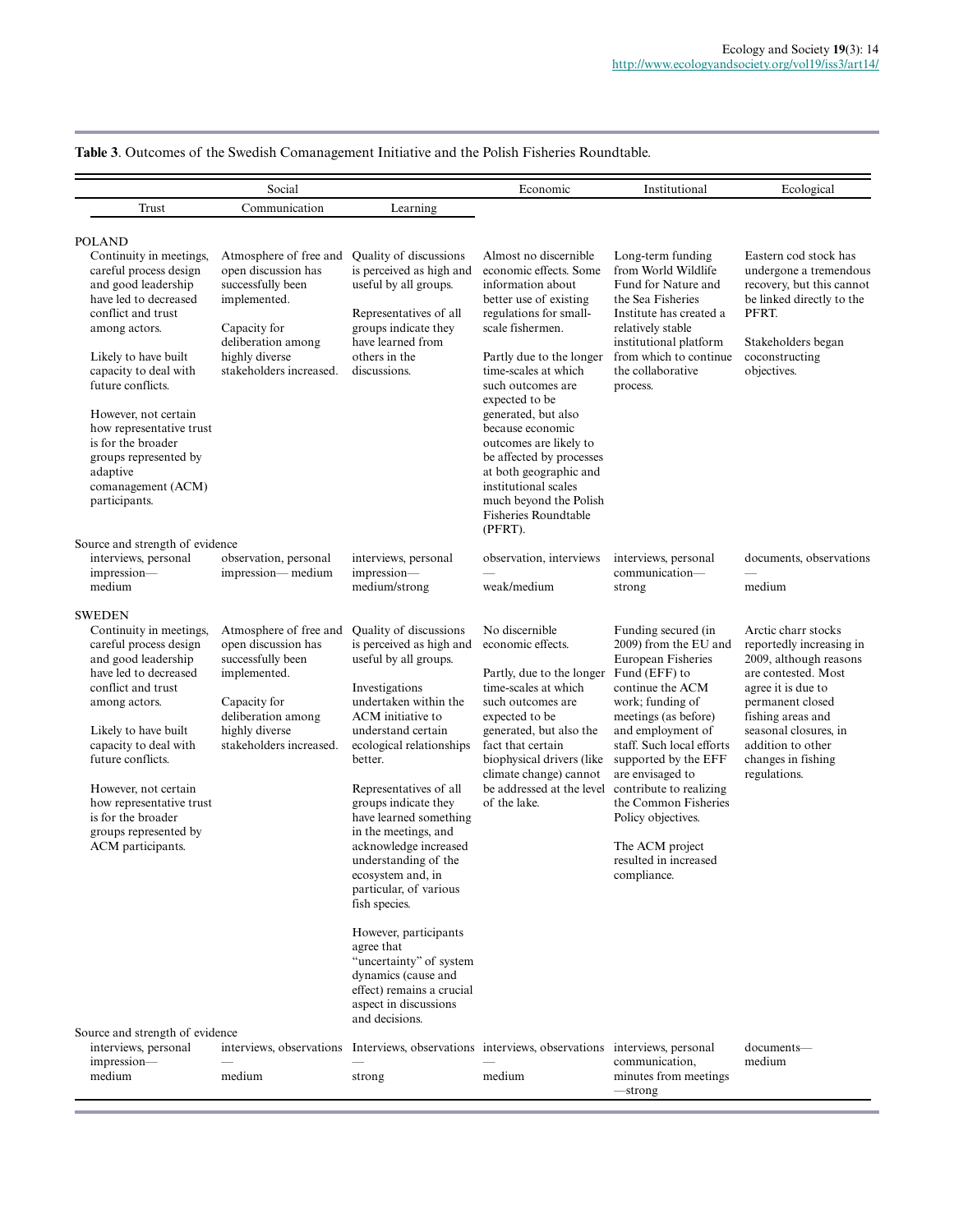occurs over longer time frames than can be captured in this study. Both ecological and economic outcomes are also likely to be affected by processes at both geographic and institutional scales much beyond the level of the ACM partnership, such as biophysical drivers, like climate change or the inflow of Atlantic water into the Baltic basin, which affect reproduction and survival of charr and cod, respectively (Österblom et al. 2007). Institutional outcomes may be more easily dealt with. In both cases, longer term funding has been secured, thus allowing the ACM process to continue for the foreseeable future. Given the current lack of legal mandate, we cannot deduce any clear links between the ACM processes and policy impact.

Lastly, it is apparent from Table 3 that there is surprisingly little variation in the outcomes across cases. A critical examiner could determine the reason for this homogeneity is our focus on a narrow range of outcomes. However, while the broad groupings (social, economic, etc.) were used for classification, and while some of the nuances of each case are necessarily lost in a summary table, the outcomes in Table 3 were not predefined but emerged out of careful examination and cross-validation procedures.

# **DISCUSSION**

In this section, we attempt to summarize the details of the circumstances surrounding the ACM processes in Lake Vättern and the PFRT initiative by drawing out the main differences and similarities while examining their likely contribution to the outcomes of each case. In doing so, it is useful to return to Fig. 1, which outlines the integrated conceptual and theoretical hybrid that guided our assessment.

As noted by Plummer et al. (2012), understanding the causal relationship between components of the ACM process and outcomes remains a challenge. Tracing how the interplay between preconditions and process led to observed outcomes in our cases can thus take us one step in the direction of addressing this challenge.

Starting with social outcomes, the key elements emerging from both cases related to communication, learning, and trust. There is a rich literature on trust, which is relevant for this discussion. Scholars have argued convincingly that trust can be seen as both an outcome, thus emerging as a result of frequent interactions and previous trusting relationships (e.g., Dasgupta 1988, Hardy et al. 1998, Edelenbos and Klijn 2007), and an independent variable influencing governance outcomes (Klijn et al. 2012).

From the perspective of those who argue that trust can be created, it would seem that trust in both PFRT and Lake Vättern has been created in part by the regularity of meetings and the opportunity for deliberation (Table 1). Other process elements that appear to have contributed include explicit strategies to maintain an attitude of collaboration and respect, a courteous environment, and a transparent process that considers all alternatives suggested by participants. This corresponds well to Zucker's (1986) notion of process-based trust, which is tied to past or expected interaction processes and involves the incremental process of building trust through the gradual accumulation of either direct or indirect knowledge about the other. Opportunities for repeated formal and particularly informal contact between people are fundamental to developing trust as a property of the relationship. Confidence then can develop from repeated success in specific actions. Building of trust is thus seen as a gradual process, and the amount of trust conferred is expanded in incremental steps. But while trust can be created, it is also fragile and needs to be sustained and managed, and can diminish if rules are not in place to guide conduct and solve conflicts (Edelenbos and Klijn 2007). Both the PFRT and Lake Vättern process did consciously incorporate these elements, and stressed the crucial role of the chairperson in both cases and the Memorandum of Understanding in the PFRT process.

Koppenjan and Klijn (2004:69–70) proposed the term "governance networks" for situations of "more or less stable patterns of social relations between mutually dependent actors, which form around policy programs and/or cluster of means and which are formed, maintained and changed through series of games." This conceptualization seems highly appropriate as a term for the two ACM processes we examined. While trust can apparently be created, it is also hypothesized to affect network governance outcomes in several important ways. It is believed to (1) reduce transaction costs, (2) increase the probability that actors will invest resources in the joint initiative, (3) stimulate learning and exchange of information and knowledge, and (4) stimulate innovation (Klijn et al. 2012). Starting with the social outcomes, it appears that the three identified here are likely to be interrelated, such that the trust that emerged as a result of elements of the process (Table 2) has given rise to secondary outcomes related to communication and learning. Returning to some assumptions about this causal relationship, communication can be seen as prerequisite for learning, while learning itself is often seen as requiring frequent interaction among trusting parties (Reagans and McEvily 2003). It is thus clear that the causal relationship between the process elements and the outcomes of trust, communication, and learning is complex and multidirectional. But as noted, trust is also likely to have influenced other outcomes, such as compliance (SC), and most notably the willingness of actors to continue to contribute time and resources to the process, thus effectively determining longterm institutional outcomes, such as the persistence of the ACM.

Both ACM processes benefited from clear leadership. In Poland, this was represented by the steering committee, which consisted of well-respected individuals who were brought on board early in the process and who served to legitimize the process vis-à-vis other participants. In Lake Vättern, the Lake Vättern Society for Water Conservation, which had 60 years of collaborative experience, along with CABs, provided a strong leadership role. Both cases also recruited chairpersons with good mediating skills, who were perceived as being neutral. This appears to have played an important part in bringing the participants "to the table" in the first place, and subsequently for contributing to specific process elements, such as promoting collaborative attitudes, courtesy, and respect.

So far, we have attempted to trace how elements of the process, captured through the framework of TOV, are likely to have influenced outcomes. But what about the contextual factors—or what Plummer and Fitzgibbon (2004) term "preconditions?" How have they affected the process and the outcomes? Scholars like Ostrom (2005) and North (1990) have argued that socio-political processes like comanagement of natural resources are played out in an institutional context of formal and informal rules that define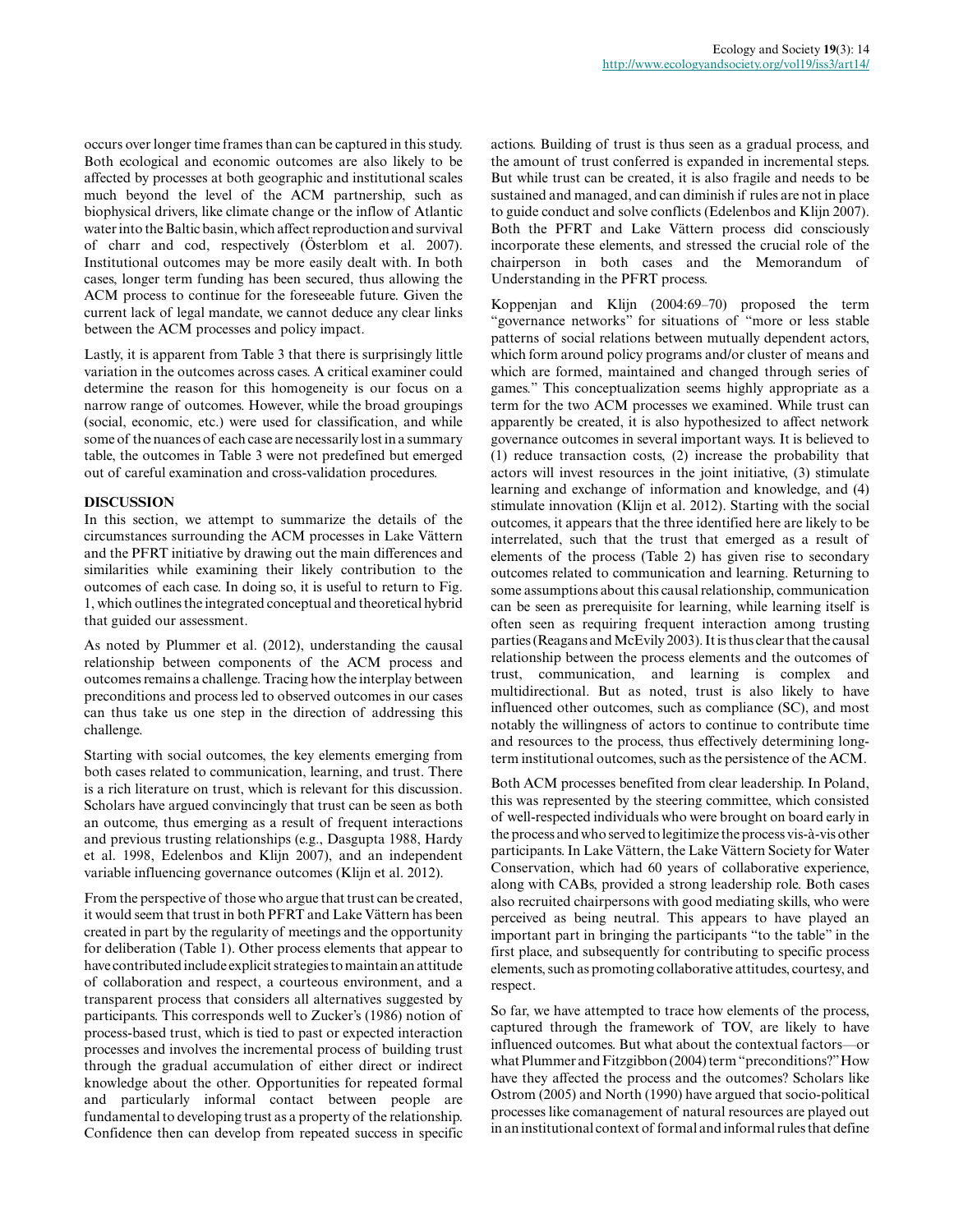the general conditions for collaboration. But while institutional arrangements are important, other contextual factors, such as the nature of the biophysical system in focus and socio-cultural particularities of the actors, can also be essential for understanding how the ACM process evolves and the outcomes it is able to achieve (c.f. IAD framework in Imperial 1999).

The real or imagined crisis, suggested by Plummer and Fitzgibbon (2004), is present in both cases we examined. Considerable decline in commercially important fish stocks triggered a sense of urgency among resource users and related stakeholders. In both cases, the perceived decline, combined with "external" actors (i.e., actors that were not part of the resource user groups), were important triggers for initiating collaborative processes. In Sweden, this is represented by the Lake Vättern Society for Water Conservation responding to the call by SwAM to start fisheries comanagement pilots and seizing this as an opportunity for collaboration among stakeholders. In Poland, it corresponded to the creation of the PFRT, emerging from a Baltic Sea Regional Advisory Council project.

Neither ACM case had a legal mandate to influence the governance process surrounding fisheries and lake management, although the cases differ in the degree to which this lack of mandate was explicitly made clear to the participants at the onset of the process. In Poland, this was in fact a strategic decision by the key individuals driving the process not to become an official advisory body until learning, trust, and the capacity for productive deliberation was enhanced. This decision was based on the insight that consensus-building processes require a negotiation dimension that can be a significant barrier to the legitimacy and learning effects of the participatory process (Schusler et al. 2003, Van den Hove 2006). Negotiation typically involves withholding of information deemed disadvantageous or potentially competitively advantageous at a later point in the negotiation. In a context of learning, the opportunity to discuss and gain understanding of contrasting views can occur outside the competitive arena, at least temporarily. Effective deliberation depends on a certain capacity. Otherwise, such platforms are in danger of being misused to only support and legitimize the decisions of those in power (Griffin 2010). Nevertheless, both cases experienced struggles around the wish of stakeholders to "gain influence" in the decision-making process at some point.

The creation of a common vision among the participants differed between the cases. The PFRT was partly created, and participants recruited, on the basis of a common vision, while in Lake Vättern, the goal of the process was less clear at the start, and visions therefore differed. Some participants envisioned a management plan for the lake, while others (the majority) thought the main purpose would be to enhance information and communication, and reduce conflict and mistrust. These divergent views eventually became clear, and through the skillful mediation of the chairperson were aligned, which enabled collaboration to continue.

A final important difference concerns the prior collaborative experience among participants in the two ACM processes. While this is not addressed in the framework proposed by Plummer and Fitzgibbon (2004), the critical role that previous collaboration might have on new organizational processes has been empirically demonstrated both at individual and structural levels (Ostrom 2005, Brummel et al. 2012). Previous, or existing, governance structures can provide or lend trust and legitimacy to new comanagement initiatives. However, in cases where previous collaboration processes have failed or been conflict ridden, these past experiences may instead constitute a significant obstacle in the struggle for successful and legitimate comanagement outcomes (Sandström et al. 2014). In Poland, cooperative structures for local fisheries management existed prior to the political reform of the 1990s but have almost completely disappeared, resulting in a highly fragmented condition of the fishing communities and little collaborative governance. The participants in the PFRT were thus largely novices to the process of collaboration and deliberative negotiation processes. In Lake Vättern, on the other hand, while not all of the participants had personal experience of collaboration, considerable experience can be said to exist through the leadership of the Lake Vättern Society for Water Conservation and their long experience of coordinating collaborative processes among various lake stakeholders.

# **CONCLUSION**

We developed and applied a framework consisting of elements of adaptive comanagement and the Trinity of Voice, and compared two cases of fisheries-related ACM processes. This reflects our interest in bringing the development of theories of causal mechanisms in this field one step further along. The conceptual hybrid enabled us to trace pathways related to contextual and process factors and link them to outcomes. Focusing on participation in the ACM processes and using the TOV framework, thus looking in more detail at aspects concerning access, standing, and influence, has provided insights on how these various aspects are important for the outcomes.

For the Swedish case, we conclude that the use of the TOV framework has highlighted how access and standing were actively supported within the project and were important in bringing about the positive outcomes. Important examples include the compensation for travel costs and income losses when attending meetings (access), the protocols with detailed utterances when there were diverging views (standing), and the moderator who made sure all participants were allowed to speak and created a "respectful" attitude toward differing knowledge (standing). By looking finally at influence, we conclude that the participants perceived this aspect to be important. However, misunderstandings and lack of communication on this topic led to feelings that stakeholders' ideas were not carefully considered in the decisionmaking process, which could have jeopardized the ACM project (and positive outcomes). Influence was achieved in terms of mutual learning, with access and standing as important prerequisites.

The experiences of the Polish fisheries project stress the need for planning and forethought, which participatory processes often lack (Glicken 2000:308). This includes a particular focus on the process of communication, trust building, and learning in the beginning, and efforts to gain early successes, even if limited in scope, to gain momentum and investment. As in the Swedish case, the key role of a facilitator bringing together a plurality of legitimate views among participating actors was highlighted to achieve standing. Against the concern and experiences in the other case that a lack of influence would risk the stakeholders' willingness to invest and participate in the process (e.g., Maguire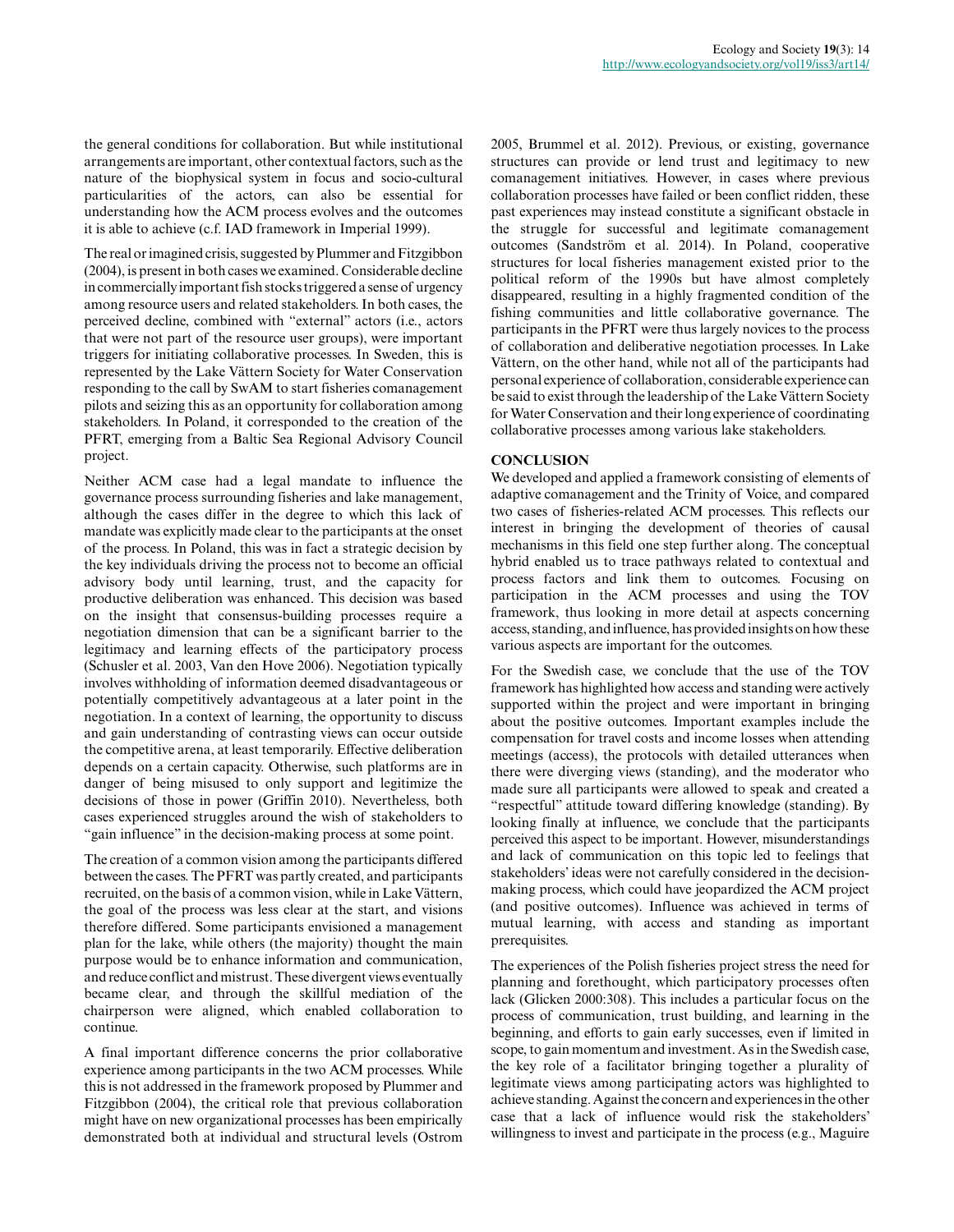2003), we found that most stakeholders saw great benefits in terms of learning, trust, and capacity building. This lets us conclude that the explicit discussion of potential negative effects of visible and hidden power imbalances on a joint and productive exchange of knowledge (Schusler et al. 2003, Van den Hove 2006) can lead to a greater acceptance of a lack of actual decision-making power, at least for some time.

While the initial conditions regarding common views among participants and previous collaborative experience are quite different between the cases, they showed very similar outcomes in terms of trust, communication, and learning among the participants. Those can be seen as a primary and critical outcome, which in turn gives rise to multiple other outcomes and likely influences the degree to which interactions will be sustained for the benefit of the ACM process. They can be traced back to the combination of respected leadership, skilled mediation, and strong focus on deliberative approaches, and the creation of respectful dialogue (what Senecah refers to as "standing"). Though generalizations and comparisons with other research have to be treated with caution, the lessons learned are to a large extent consistent with those of others (e.g., see Reed 2008 for an overview). In particular, the cases as long-term efforts nevertheless support Senecah's (2004) presumption that meaningful participation has to build on access and standing in order to achieve meaningful outcomes. The findings also partly support her notion that influence, although important, involves more than decisions in favor of one's own interest only. Aspects of learning and trust building are important results and prerequisites for starting to codevelop objectives and the necessary capacity to participate meaningfully in the debates about complex and conflicted issues. An action- and learning-based approach provides the flexibility needed to adapt to the dynamics of the process in a challenging environment, where heterogeneous interests, capacities, and power structures create changing needs and priorities during the process (Reed 2008, Ravera et al. 2011).

We further conclude that our analysis has benefited from the hybrid conceptual framework. Despite the different original research designs of the two studies, it was possible to trace and compare characteristics of the contexts and processes and their contribution to outcomes. The ACM provided a larger frame in which long-term initiatives could be structured, and helped identify contextual factors, such as the combination of crisis and opportunity for deliberation as strong causal factors behind the creation of the ACM process in both cases. TOV enabled us to look beyond structural borders to process specifics to make judgments about whether or not participation was actually meaningful and what elements (or missing elements) of access and standing were most decisive in explaining the achieved results.

We note that for a theory of causality to be developed further, the outcomes would have to be more clearly specified, indicating the direction of change of outcome variables as conceptualized in relation to causal variables. Academic assessments of ACM processes generally suffer from the difficulty of assessing longer term outcomes, and hence understanding the relative causal strength between any of the process variables addressed here and outcomes at such large geographic and temporal scales. Our study is no exception. However, given the increasing focus on

collaborative governance (Carlsson and Berkes 2005, Plummer et al. 2012) and governance through networks (Koppenjan and Klijn 2004), the existence and persistence of processes like the ones we examined will be an essential source to draw upon once the notion of collaborative governance actually becomes implemented throughout bureaucratic structures.

*Responses to this article can be read online at:* [http://www.ecologyandsociety.org/issues/responses.](http://www.ecologyandsociety.org/issues/responses.php/6638) [php/6638](http://www.ecologyandsociety.org/issues/responses.php/6638)

# **Acknowledgments:**

*We are grateful to the participants for allowing access to meetings and giving interviews, and to the editors and reviewers for their valuable feedback. We would also like to thank the County Administrative Board in Jönköping for information and assistance provided. This study was made possible thanks to funding by the Swedish Research Council and the Baltic Sea 2020 foundation.*

## **LITERATURE CITED**

Armitage, D. 2007. Building resilient livelihoods through adaptive co-management: the role of adaptive capacity. Pages 62–82 *in* D. Armitage, F. Berkes, and N. Doubleday, editors. *Adaptive comanagement: collaboration, learning and multi-level governance*. UBC Press, Vancouver, B.C., Canada.

Armitage, D., M. Marschke, and R. Plummer. 2008. Adaptive comanagement and the paradox of learning. *Global Environmental Change* 18(1):86–98. [http://dx.doi.org/10.1016/j.gloenvcha.2007.07.002](http://dx.doi.org/10.1016%2Fj.gloenvcha.2007.07.002)

Armitage, D., R. Plummer, F. Berkes, R. I. Arthur, A. T. Charles, I. J. Davidson-Hunt, A. P. Diduck, N. C. Doubleday, D. S. Johnson, M. Marschke, P. McConney, E. W. Pinkerton, and E. K. Wollenberg. 2009. Adaptive co-management for social– ecological complexity. *Frontiers in Ecology and the Environment* 7:95–102. [http://dx.doi.org/10.1890/070089](http://dx.doi.org/10.1890%2F070089)

Bennett, A. 2010. Process tracing and causal inference. Pages 207– 220 *in* H. Brady and D. Collier, editors. *Rethinking social inquiry*. Rowman and Littlefield, Lanham, Maryland, USA.

Berkes, F. 2009. Evolution of co-management: role of knowledge generation, bridging organizations and social learning. *Journal of Environmental Management* 90(5):1692–1702. [http://dx.doi.](http://dx.doi.org/10.1016%2Fj.jenvman.2008.12.001) [org/10.1016/j.jenvman.2008.12.001](http://dx.doi.org/10.1016%2Fj.jenvman.2008.12.001)

Brummel, R. F., K. C. Nelson, and P. J. Jakes. 2012. Burning through organizational boundaries? Examining inter-organizational communication networks in policy-mandated collaborative bushfire planning groups. *Global Environmental Change* 22:516– 528. [http://dx.doi.org/10.1016/j.gloenvcha.2011.12.004](http://dx.doi.org/10.1016%2Fj.gloenvcha.2011.12.004)

Brundtland, G. 1987. *Our common future: report of the 1987 World Commission on Environment and Development*. United Nations.

Burns, T. R., and C. Stöhr. 2011. Power, knowledge, and conflict in the shaping of commons governance. The case of EU Baltic fisheries. *International Journal of the Commons* 5(2):233–258. [online] URL: [http://www.thecommonsjournal.org/index.php/](http://www.thecommonsjournal.org/index.php/ijc/article/view/260/217) [ijc/article/view/260/217](http://www.thecommonsjournal.org/index.php/ijc/article/view/260/217)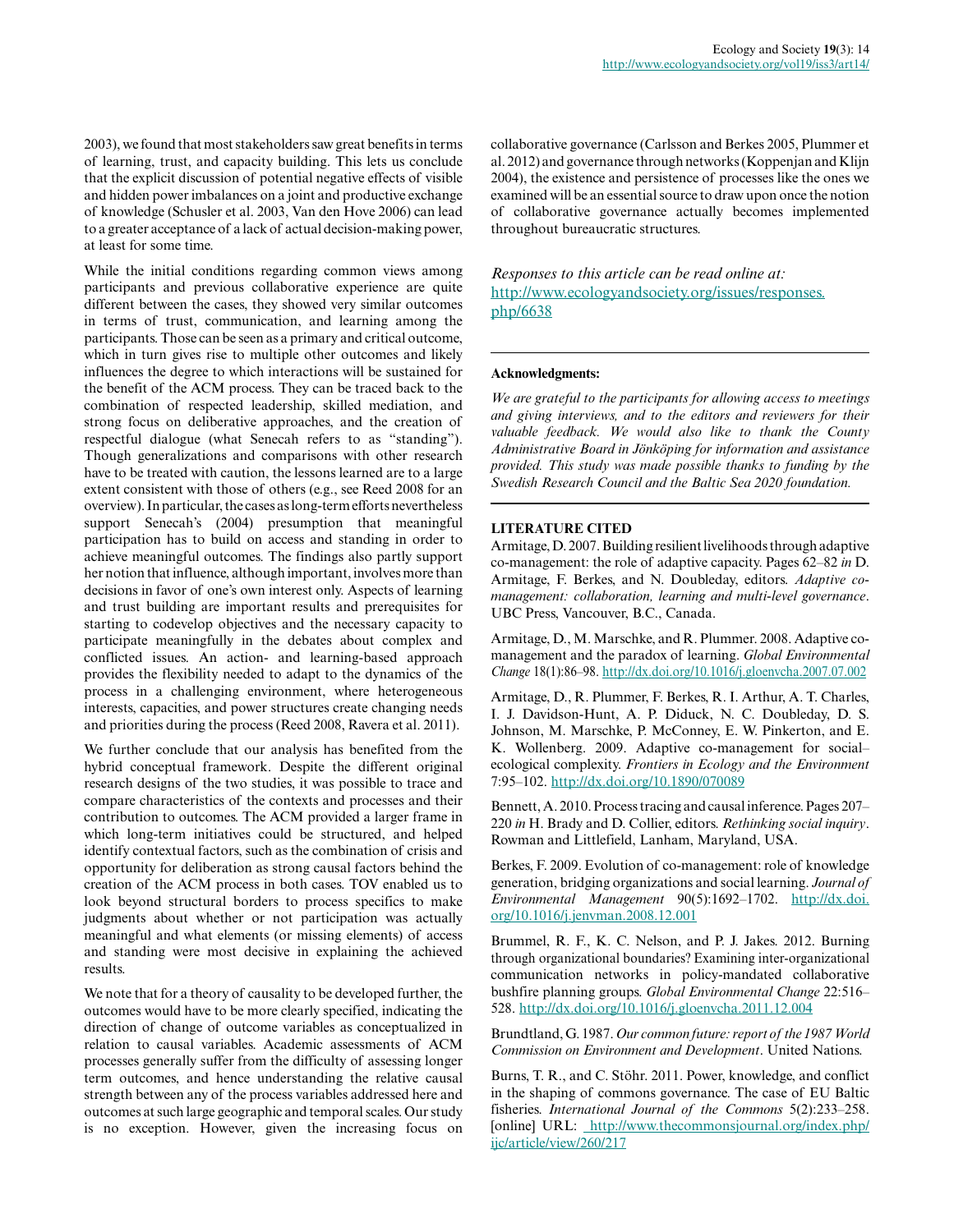Carlsson, L., and F. Berkes. 2005. Co-management: concepts and methodological implications. *Journal of Environmental Management* 75(1):65–76. [http://dx.doi.org/10.1016/j.jenvman.2004.11.008](http://dx.doi.org/10.1016%2Fj.jenvman.2004.11.008) 

Dasgupta, P. 1988. Trust as a commodity. Pages 49–72 *in* D. Gambetta, editor. *Trust: making and breaking cooperative relations*. Oxford University Press, Oxford, UK.

Dryzek, J. S. 2000. *Deliberate democracy and beyond: liberals, critics, contestations*. Oxford University Press, Oxford, UK.

Edelenbos, J., and E.-H. Klijn. 2007. Trust in complex decisionmaking networks: a theoretical and empirical exploration. *Administration & Society* 39:25–50. [http://dx.doi.](http://dx.doi.org/10.1177%2F0095399706294460) [org/10.1177/0095399706294460](http://dx.doi.org/10.1177%2F0095399706294460)

Edwards, V. M., and S. Smith. 2011. Lessons from the application of decision-support tools in participatory management of the New Forest National Park, UK. *Environmental Policy and Governance* 21(6):417–432. [http://dx.doi.org/10.1002/eet.589](http://dx.doi.org/10.1002%2Feet.589)

Fabricius, C., C. Folke, G. Cundill, and L. Schultz. 2007. Powerless spectators, coping actors, and adaptive co-managers: a synthesis of the role of communities in ecosystem management. *Ecology and Society* 12(1):29. [online] URL: [http://www.ecologyandsociety.](http://www.ecologyandsociety.org/vol12/iss1/art29/) [org/vol12/iss1/art29/](http://www.ecologyandsociety.org/vol12/iss1/art29/)

Fennell, D., R. Plummer, and M. Marschke. 2008. Is adaptive comanagement ethical? *Journal of Environmental Management* 88 (1):62–75. [http://dx.doi.org/http://dx.doi.org/10.1016/j.](http://dx.doi.org/http%3A%2F%2Fdx.doi.org%2F10.1016%2Fj.jenvman.2007.01.020) [jenvman.2007.01.020](http://dx.doi.org/http%3A%2F%2Fdx.doi.org%2F10.1016%2Fj.jenvman.2007.01.020)

Fisher, R., W. Ury, and W. Patton. 1991. *Getting to yes*. Second edition. Basic Books, New York, USA.

Galaz, V., T. Hahn, P. Olsson, C. Folke, and U. Svedin. 2008. The problem of fit between ecosystems and governance systems: insights and emerging challenges. *In* O. Young, L. A. King, and H. Schroeder, editors. *The institutional dimensions of global environmental change: principal findings and future directions*. MIT Press, Boston, Massachusetts, USA.

George, A., and A. Bennett. 2005. *Case studies and theory development in the social sciences*. MIT Press, Cambridge, Massachusetts, USA.

Glicken, J. 2000. Getting stakeholder participation 'right': a discussion of participatory processes and possible pitfalls. *Environmental Science & Policy* 3(6):305–310. [http://dx.doi.org/](http://dx.doi.org/http%3A%2F%2Fdx.doi.org%2F10.1016%2FS1462-9011%2800%2900105-2) [http://dx.doi.org/10.1016/S1462-9011\(00\)00105-2](http://dx.doi.org/http%3A%2F%2Fdx.doi.org%2F10.1016%2FS1462-9011%2800%2900105-2)

Griffin, L. 2010. The limits to good governance and the state of exception: a case study of North Sea fisheries. *Geoforum* 41 (2):282–292. [http://dx.doi.org/10.1016/j.geoforum.2009.10.007](http://dx.doi.org/10.1016%2Fj.geoforum.2009.10.007)

Hall, P. A. 2003. Aligning ontology and methodology in comparative politics. Pages 373–404 *in* J. Mahoney and D. Rueschemeyer, editors. *Comparative historical analysis in the social sciences*. Cambridge University Press, New York, USA. [http://dx.doi.org/10.1017/CBO9780511803963.012](http://dx.doi.org/10.1017%2FCBO9780511803963.012)

Hardy, C., N. Phillips, and T. Lawrence. 1998. Distinguishing trust and power in inter-organizational relations: forms and facades of trust. Pages 64–87 *in* C. Lane and R. Bachmann, editor. *Trust within and between organizations: conceptual issues and empirical applications*. Oxford University Press, Oxford, UK.

Herr, K., and G. L. Anderson. 2005. *The action research dissertation*. Sage, Thousand Oaks, California, USA.

Hislop, M., and M. Twery. 2001. *A decision framework for public involvement in forest design planning*. Final report prepared for Policy and Practice Division of the Forestry Commission, Forestry Commission, Roslin, Scotland.

Imperial, M. T. 1999. Institutional analysis and ecosystem-based management: the institutional analysis and development framework. *Environmental Management* 24:449–465. [http://dx.](http://dx.doi.org/10.1007%2Fs002679900246) [doi.org/10.1007/s002679900246](http://dx.doi.org/10.1007%2Fs002679900246)

International Council for the Exploration of the Sea (ICES). 2012. Report of the Baltic Fisheries Assessment Working Group 2012 (WGBFAS), 12–19 April 2012, ICES Headquarters, Copenhagen. ICES CM2012/ACOM:10.

Klassen, J. A., and A. M. Feldpausch-Parker. 2011. Oiling the gears of public participation: the value of organisations in establishing Trinity of Voice for communities impacted by the oil and gas industry. *Local Environment* 16(9):903–915. [http://dx.doi.](http://dx.doi.org/10.1080%2F13549839.2011.615305) [org/10.1080/13549839.2011.615305](http://dx.doi.org/10.1080%2F13549839.2011.615305)

Klijn, E. H., and J. Edelenbos. 2012. The influence of democratic legitimacy on outcomes in governance networks. *Administration & Society* 45(6):627–650. [http://dx.doi.org/10.1177/0095399712454113](http://dx.doi.org/10.1177%2F0095399712454113)

Klijn, E. H., J. Edelenbos, and B. Steijn. 2012. Trust in governance networks: its impacts on outcomes. *Administration & Society* 42:193–221.

Koppenjan, J. F. M., and E. H. Klijn. 2004. *Managing uncertainties in networks: a network perspective on problem solving and decision making*. Routledge, London, UK.

Lee, K. 1993. *Compass and gyroscope*. Island Press, Washington, D.C., USA.

Lundholm, C., and C. Stöhr. 2014. Stakeholder dialogues and shared understanding: the case of co-managing fisheries in Sweden. *Sustainability* 6(7):4525–4536. [http://dx.doi.org/10.3390/](http://dx.doi.org/10.3390/su6074525) [su6074525](http://dx.doi.org/10.3390/su6074525)

Marciniak, B., and S. Jentoft. 1997. Fisheries management in post-communist Poland: prospects of user-participation. *Ocean & Coastal Management* 34(1):73–89. [http://dx.doi.org/10.1016/](http://dx.doi.org/10.1016%2FS0964-5691%2896%2900074-9) [S0964-5691\(96\)00074-9](http://dx.doi.org/10.1016%2FS0964-5691%2896%2900074-9)

Maguire, L. A. 2003. Interplay of science and stakeholder values in Neuse River total maximum daily load process. *Journal of Water Resources, Planning and Management* 129:261–270. [http://](http://dx.doi.org/10.1061%2F%28ASCE%290733-9496%282003%29129%3A4%28261%29) [dx.doi.org/10.1061/\(ASCE\)0733-9496\(2003\)129:4\(261\)](http://dx.doi.org/10.1061%2F%28ASCE%290733-9496%282003%29129%3A4%28261%29)

North, D. C. 1990. *Institutions, institutional change and economic performance. Political economy of institutions and decisions.* Cambridge University Press, New York, USA. [http://dx.doi.org/](http://dx.doi.org/http%3A%2F%2Fdx.doi.org%2F10.1017%2FCBO9780511808678) [http://dx.doi.org/10.1017/CBO9780511808678](http://dx.doi.org/http%3A%2F%2Fdx.doi.org%2F10.1017%2FCBO9780511808678)

Olsson, P., C. Folke, and F. Berkes. 2004. Adaptive comanagement for building resilience in social-ecological systems. *Environmental Management* 34(1):75–90. [http://dx.doi.org/10.1007/s00267-003-0101-7](http://dx.doi.org/10.1007%2Fs00267-003-0101-7)

Olsson, P., C. Folke, V. Galaz, T. Hahn, and L. Schultz. 2007. Enhancing the fit through adaptive co-management: creating and maintaining bridging functions for matching scales in the Kristianstads Vattenrike Biosphere Reserve Sweden. *Ecology and*